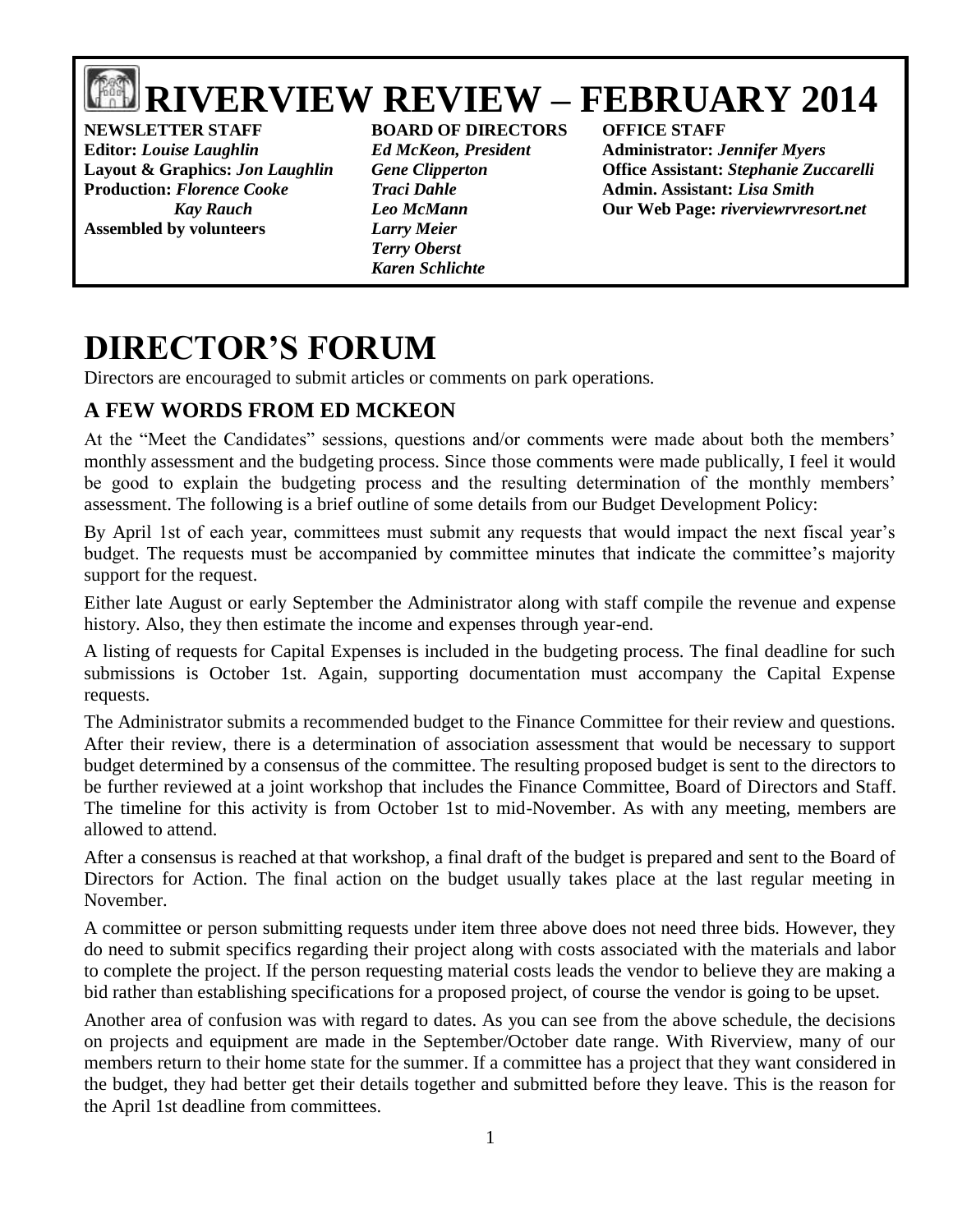The association assessment is determined based upon the expected revenue and expenses contained in the proposed budget. To set an assessment under any other circumstances renders the budgeting process useless. Why would you set an assessment that is either less than or in excess of anticipated expenses? And, any suggested Capital Expenses can and should require full scrutiny before being included in the association budget and resulting assessment.

On another subject, the following is an excerpt from a letter recently distributed to association employees:

Our employee handbook approved by the Board of Directors in December, 2013 clearly states: 'Employees DO NOT take instruction or direction from any Directors, committee members or association members. Refer them to the Association Administrator. Remember - employees who take directions from any of the above are violating the rules of Riverview (as approved by the Board of Directors). If you get requests to perform work, politely tell them they must go to the office and fill out a "Resident Comment Form."

The purpose of the letter is two-fold; we cannot have our employees interrupted during their assigned tasks. The other thing is that if the request is committed to writing in the office, it is recorded for assignment to the correct employee and department. The request is then followed to completion and the requesting person is informed when the task is completed. Also, if there are any questions regarding the request, there then is a method to follow-up on the request. Even more important, a verbal request may be forgotten before a shift is over and then never acted upon. Please keep this in mind. If your request is important enough to be communicated, then it should be important enough to be submitted in writing. Thank you for your assistance and consideration in these matters.

#### **TRACI'S TIDBITS**

#### *By Traci Dahle*

Yea, it is finally getting warmer now; if the wind would just die down we would all be happy. I want to thank all the many volunteers in the park. I know there are a lot that we see on a weekly basis but there are also some behind the scene that some don't know about. One of those people is Mary Thoennes. If you have seen the beautiful board of the monthly happy hours, dances and main things that are going on. That's Mary. She puts them together every month. Some months she is the only one who gets stuff up on time so you will know what is happening on the weekends. So thank you Mary. Also Kay Rauch and Florence Cook who helps print and get the volunteers for the news letter. So thanks to you both and to your volunteers that help every month putting the news letter together. Jon and Louise Laughlin publish the news letter and proof read it to save some of us bad spellers, Our first pet exercise area is getting a new face lift this week. It is unfortunate that we couldn't get enough in the budget to get it done the way we wanted but luckily Larry Meier found some used soccer imitation grass the we could get for really cheap. I want to thank the volunteers that made this happen; most unfortunate about this is we have members volunteering their money again to get it done right. Thanks to those who donated. If, you didn't we really would like some donations. If you could help out talk to John Montgomery about this. He knows the amounts.

We finally finished one of the phases behind the racket area; sorry it took over a year again we were over budget last year and had to wait another year to finish. I am hoping and planning on getting picnic tables and benches for all members to use back there. Then next year get another pet exercise area, this area is used by many members of our community and they are asking for another pet exercise area closer to their residence.

We would have in the budget to get the river rock from around the tennis courts and put in the same kind we put around the pickle ball courts.

It's unfortunate that years ago someone decided to use the back hoe and take out all the rocks in the bottom or our barranca and make it smooth so they could drive vehicles up and down it, now we have a very bad wash out problem and it is getting worse. I am hoping to use the rocks around the tennis courts and put them back in the bottom of the barranca to help stop the fast flow of water we are getting now during the rain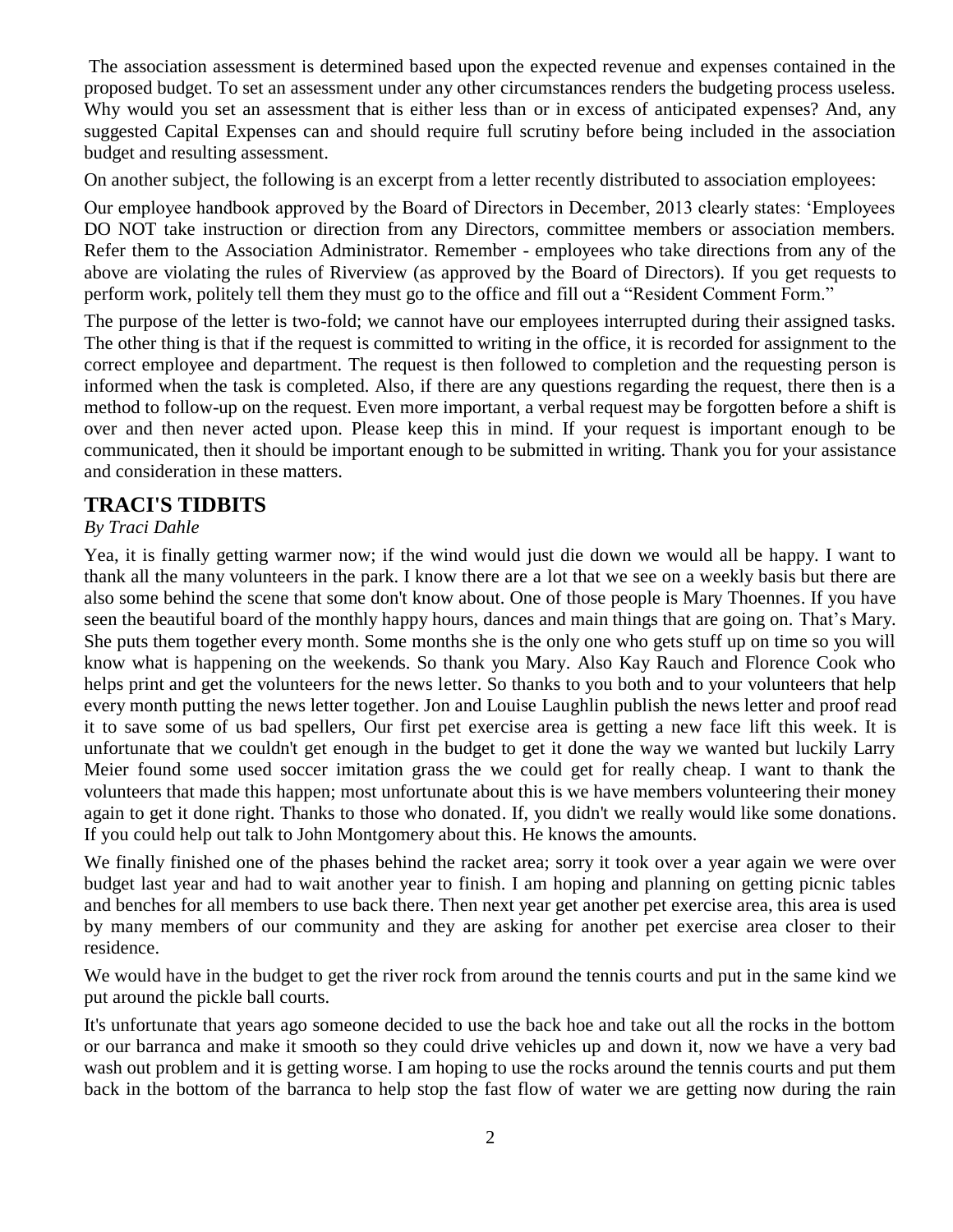storms. We have also asked an Engineer to look into our problems to see what we could do to help out with this problem but we haven't heard back from him yet.

We have a lot of new people in our park I want to welcome them and hope they are enjoying themselves. Please greet the new people and if they have any questions help out when you can. Another unfortunate problem is some of the couples we met have been coming to Bullhead for many years and golfed our course but didn't know what was behind the homes, they said they would have came here years ago if they knew about all our amenities, I guess we need to get brochures about our park at least out to the local community about what a great place we have here then work on the other idea of advertising in out of state travel magazines.

We have new can guys helping with the aluminum cans in the park. Bill Brown and Dean Willson started helping this past fall now we have Verlin Mintz and Alan Stewart helping them out. Thanks to all of you who are helping and to Bud Taylor who helped out in the beginning for the new take over. They wanted me to remind you all please drain the cans the best you can and don't tie them in the grocery bags because they have to cut them out.

Also if you are going to put cigarette butts and garbage in them don't even bother saving them as you would know this would be a very stinky and sticky job. Also there is some people putting dog poop in the bags. Come on people that's just gross. This money goes back into the park so Thanks again.

Traci Dahle #413 801-971-3035 smoki1@smartfella.com

## **ADMINISTRATOR'S REPORT**

#### *By Jennifer Myers*

I can't believe we are already into the second month of 2014! Doesn't time fly when we're having fun!

It's election time and at the same time, the committees are formed. If you would like to volunteer on a committee, please fill out the form that is enclosed with your ballot, and turn into the office. Please see Nancy Willson's article for more information.

When you fill out a Resident Comment Form, please sign it so that we can notify you when the issue is resolved or if we have any questions.

There seems to be an unusual amount of misdirected mail lately. By that I mean, mail that does not have a lot number on it, or has the wrong lot number on it. Please make sure that the sender has your correct lot number in order for you to receive your mail. If you see the lot number marked out and the correct number written on your mail, that means that the sender needs to be notified of your correct lot number.

If you rent your lot for any period of time, please note that there is paperwork that needs to be filled out and a requirement that the paperwork must be turned in at least 72 hours prior to arrival or there is a \$20 late fee in addition to the \$30 processing fee. Please contact the office for more information.

We have volunteers that collect the aluminum cans from the receptacles in the dumpster areas. These cans are sold and the proceeds are given to the Activities Committee which in turn benefits the entire Resort. These cans are not for individual profit. We would like to give a big Thank you to Bill Brown and Dean Willson for the time and effort in this project. If you would like to volunteer to help, please contact either one of them.

Just FYI: Recycling pick up is on Tuesday and Friday and garbage pickup is Monday, Wednesday and Friday.

Beginning in 2014, there is a change in the palm tree trimming process. Owner trees must be trimmed before we begin trimming the developer trees, OR maintenance staff will trim the owner tree(s) and the owner will receive an invoice. You can still pay early and sign up in the office as in previous years as well. A letter will be sent out before March  $1<sup>st</sup>$  for a more detailed explanation.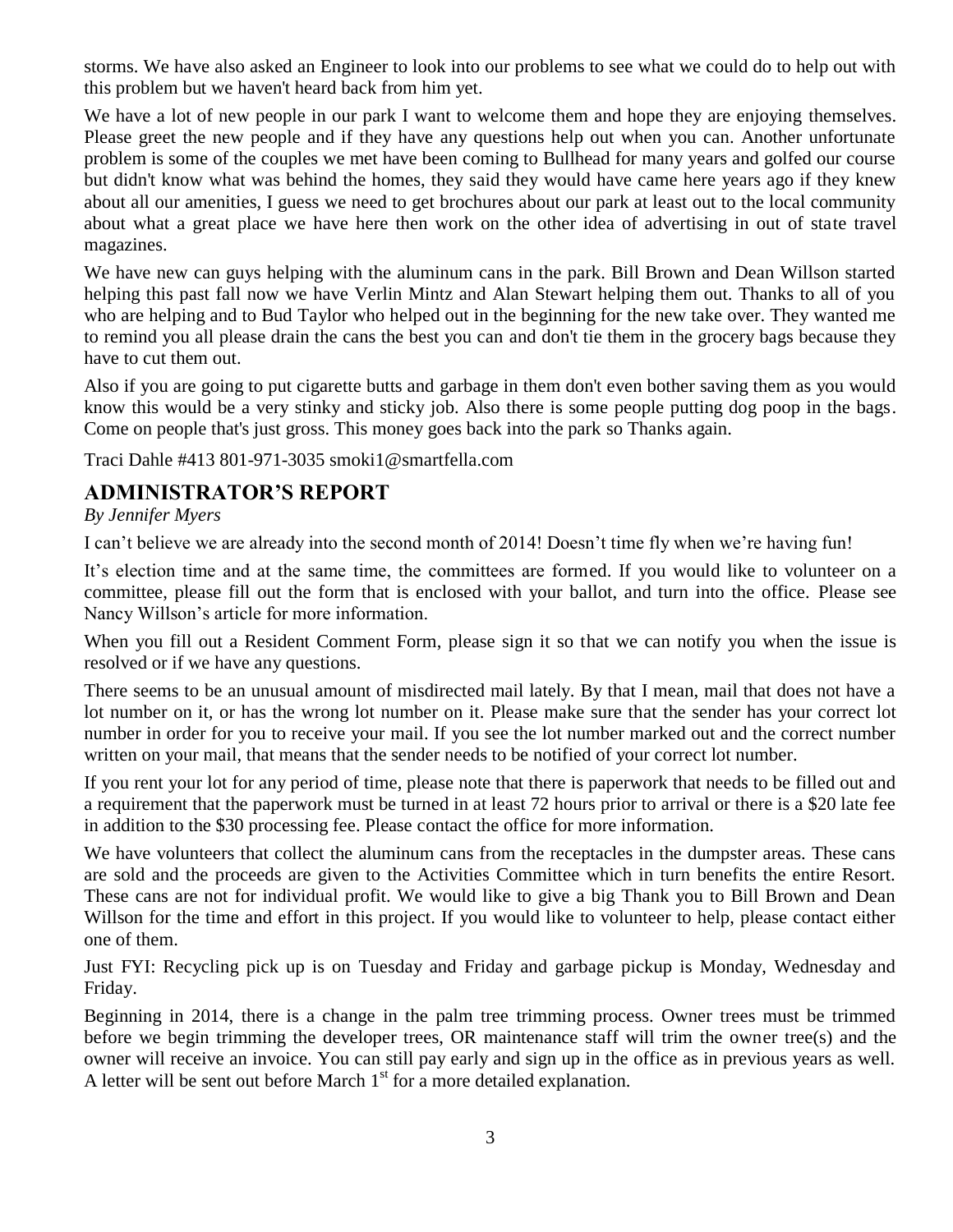# **DON'T FORGET TO VOTE!!!!....OR THE MEMBERSHIP MEETING ON FEBRUARY 12TH AT 2 P.M.**

# **STEPHANIE'S REPORT**

| We extend our condolences to the family members of residents who have passed away. |
|------------------------------------------------------------------------------------|
|                                                                                    |
|                                                                                    |
| We extend our condolences to the residents who have lost family members.           |
|                                                                                    |

#### **Big Hearted Homeowners**

All of our donated medical equipment has been gifted to various Organizations. You may contact any of the designated locations by phone and reserve them at no cost.

Thanks again to the residents for their donations #574 Runkle Jim & Pat, #479 Oberst Terry & Sherry #460 Reinbolt Gary & Dee #604 Brown Dave & Donna all donated to the candy fund for the counter, Thanks to all of you for your generosity.

# **Memorial service for Tom Briggs**

*By Delma Turgeon*

Please join us on Sunday, February 9 at 1 PM in the Grand Room to honor our friend Tommy Briggs. Tommy was a dedicated volunteer at Riverview and spent 9 years collecting cans for recycling. We fondly referred to Tommy as our "Can Man". Please plan to join us to share memories. We would appreciate any memories that you might have. Refreshments will be served.

## **THE NEEDLERS**

*By Teresa Simmons#470 480-370-5449*

We meet to socialize while we work on projects like Knitting, Crocheting, Embroidery, Cross-stitching or any needle art.

This year you can learn to knit or crochet by joining me as I teach you how to knit and/or crochet an afghan. These Afghans are made by joining blocks together. Each block will teach you new and different stitches. By the time you complete all the blocks you will be an experienced knitter and /or crocheter. There are no time limitations. You may work on this at your own pace. I will guide you all the way.

I will also help/teach you other projects if the afghan does not interest you. Just bring your own pattern(s) or explore some of mine. Looking forward to "needling" with you. Supplies list is in the bulletin board in Craft Room.

Tuesday 10:00-12:00 Craft room

## **For your information**

Please do not dump old magazine in the Library, Please take them to the recycling bin.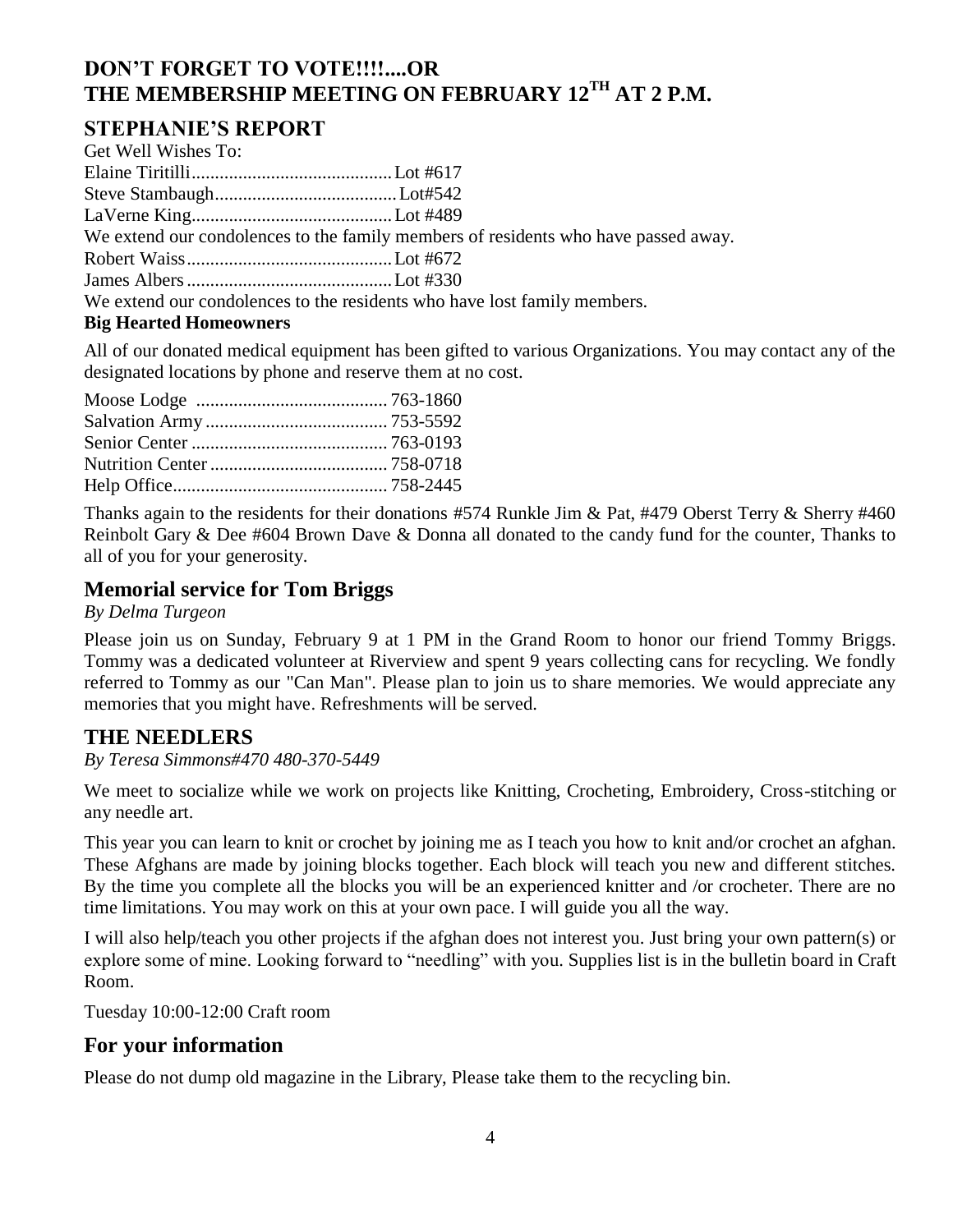Please remember the speed limit in the park is 15 MPH.

Please use both dumpsters because it is the busy season and they get filled up fast.

# **ARCHITECTURAL CONTROL COMMITTEE**

#### *By Leo McMann*

We are having a problem with Lot Owners encroaching on the Common Area and their Neighbor's property. When you bought your property the measurements should have been provided to you. If you do not know your property lines a copy of your plot dimensions are available at the Administrators Office.

In the future if Lot Owners encroach on someone's property or on the Common Area the Owner will have to remove the structure, steps, AC unit etc. We are having problems with the replacement of a failed AC unit. Some of the new units are larger than the old unit and cannot be placed where the old unit resided. Smaller units with the necessary cooling/heating capacity are available. If you desire to have the larger unit then you will probably have to redo the duct work. We will be notifying the Air Conditioner suppliers in Bullhead City about this problem. They WILL NOT be held responsible for installing a unit on property other than the owners property. We are informing them of this situation so they may better serve their customer.

In many cases your neighbor will give you permission for encroaching. Unfortunately TOMORROW your neighbor or your new neighbor may not agree to such a verbal agreement. A good rule to follow is stay on your property. Finally, if you construct a shed make sure you have access to that shed without entering your neighbor's property.

# **MAINTENANCE AND LANDSCAPE**

*By Dean Willson, Chairperson*

We are happy to report that:

The Annual Barranca Cleaning by Volunteers helping Park Maintenance is scheduled for Friday 7 February 2014. We begin by meeting at the Tennis Court Parking on Kobe Drive at 10 am.

The Maintenance/Landscaping Committee members are supplying the volunteers and their significant others with Pizza and Soft drinks at the Golf Course Pro Shop Lounge after work is completed.

We are happy that the first of four Fake Bells was tested in the top arch of the Kobe Entrance. The remaining fake bells are now being manufactured to match. These are each a two-inch outline of a bell in steel so they remain secure to each cross beam. We thank you all for your patience, and especially our Resort Maintenance Staff for working to complete this project that began in 2011.

We are sorry that on 21 January the BOD voted down the proposal we requested from Hummel Falls Landscaping to place 4 to 8 inch Rif Rap rock over a layer of PRO Grade Fabric Weed Barrier to beautify and to prevent erosion of the Steep Barren Bank north of the Golf Course Hole Number Three. This proposal from our committee was to be completed by mounting the name "Riverview" in Large Aluminum Plate Lettering over this granite rock. Please thank Ralph Palmer and Edwin Jess who wrote a detailed report explaining the reasoning for this alternative that included the Hummel Falls proposal and photographic depiction from Jon Laughlin of this beautiful addition to our resort.

Please do thank the BOD for approving to cover the dusty desert dirt at the Pet Exercise Area at the Casablanca Gate with fine rock and second-hand fake grass.

Please note that all the ½ crushed Cappuccino rock is now spread around the Pickle Ball Court perimeter common ground and the dog run north of the barranca. This was approved last year by the BOD. We had to wait for additional 2014 funding to complete this effort.

Additional Improvements in the 2014 budget include:

1. 4 to 6 inch Cappuccino Rock to replace the desert rocks around the Tennis Court to match that around the Pickle Ball Court. This effort should be an opportunity for volunteers to help move rocks, once we know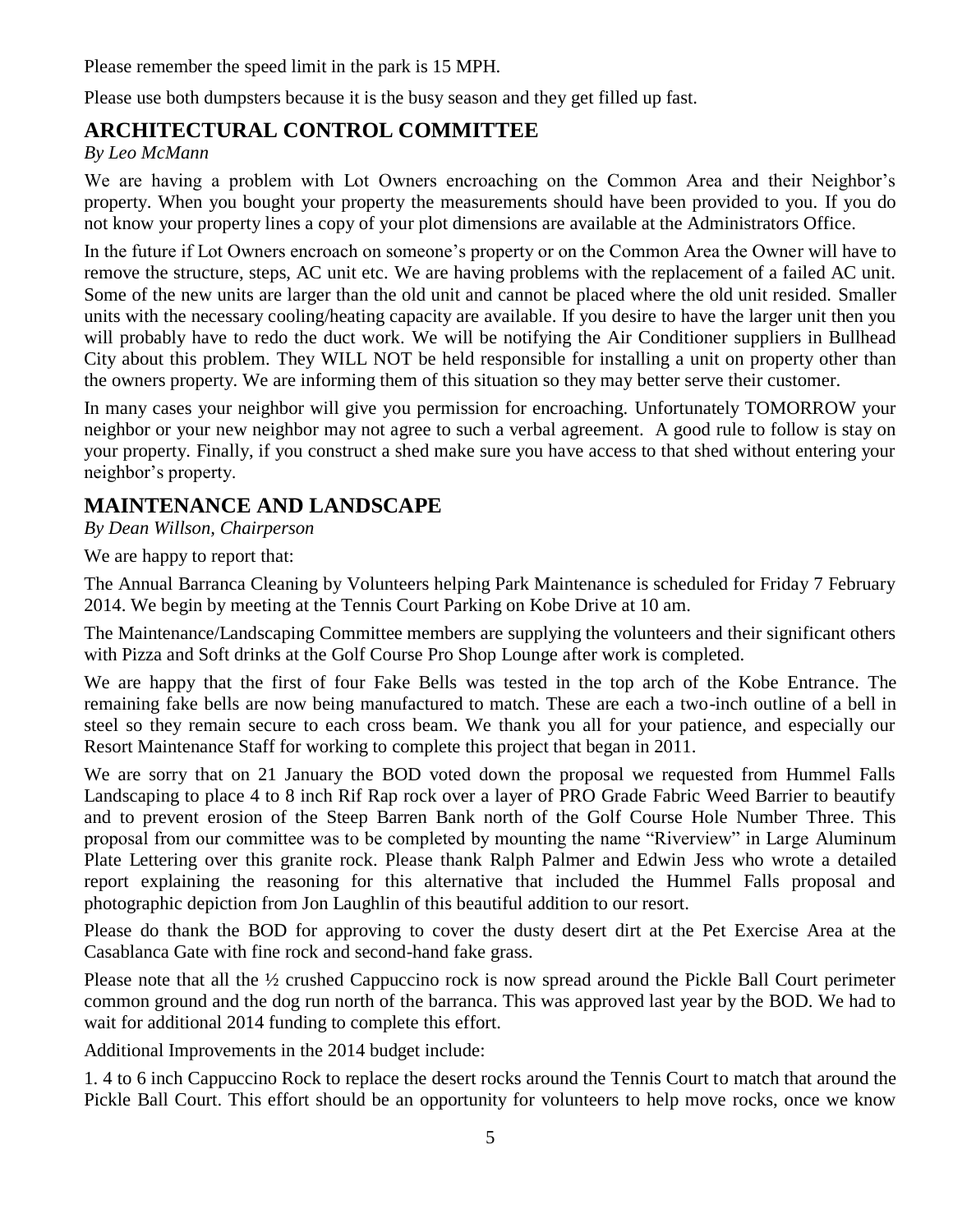where to place the existing desert rocks.

- 2. LED rope lighting to brighten the Kobe Gate Entrance.
- 3. Replacement of the plastic planters at the Kobe Entrance with ones of concrete.
- 4. Additional of perennials flowers for existing planters.

As members of our resort you all are invited to make recommendations for needed maintenance or landscaping to common areas by submitting a 'Resident Comment Form' at the Resort Office.

All and all we are pleased with everyone working to maintain our resort common area.

Please thank all of our resort staff!

Please consider joining the Maintenance and Landscape Committee now by submitting your request to the Resort Office. Any resident may serve on this committee, owner or renter.

Our committee next meets at 10 am Monday 3 February 2014 in the Pro Shop Lounge.

## **ELECTION COMMITTEE**

*By Nancy Wilson*

Remember to vote, all ballots must be returned to the office no later than 4:30pm on Feb. 11, 2014.

If you have not received your "Ballot Packet" they are in your in house mail box, if not there the office to issue you a new one.

Any owner that resides in the Resort and is unable to come to the Club House to pick up your "Ballot Packet" please notify the office at, 928-758-5950, state your name, lot number and when it would be convenient for Election Committee members to drop it off.

Important numbers, 523 ballots need to be returned, 267 yes votes needed to pass the CC&R'S and the By-Laws.

# **NEWCOMERS PARTY**

*By Nancy Willson*

Anyone new to the Resort this season, either Renter or Owner on Feb. 5, at 2:00 pm in the Pro Shop Lounge the Meet and Great Committee will be hosting a get together.

It's a BYOB event but, food, coffee, water and soft drinks will be provided. It's a great way to get acquainted with your neighbors. Hope to see you there.

# **COMMITTEES – COMMITTEES**

*By Nancy Willson*

The Association has various Committees that need your help. All you have to do is fill out the Committee Sign-up sheet that was in your "Ballot Packet" or write a note to the Board of Directors indicating which Committee you would like to serve on.

Even if you served on a Committee in 2013 you must re-sign in order to be on that or a different Committee in 2014.

## **THE MAIN GATE**

*By Mel Maritz*

#### **The Courtesy Officers remind residents to replace their old windshield stickers. Please go to the office and get your new sticker**.

A new sign has been created to warn residents to stop before driving through the gate. As I have stated before there is a cross street (Saipan) just inside the gate and cars need to stop before proceeding through. We hope this sign will resolve the problem and avoid a serious accident. Keep in mind, you must call the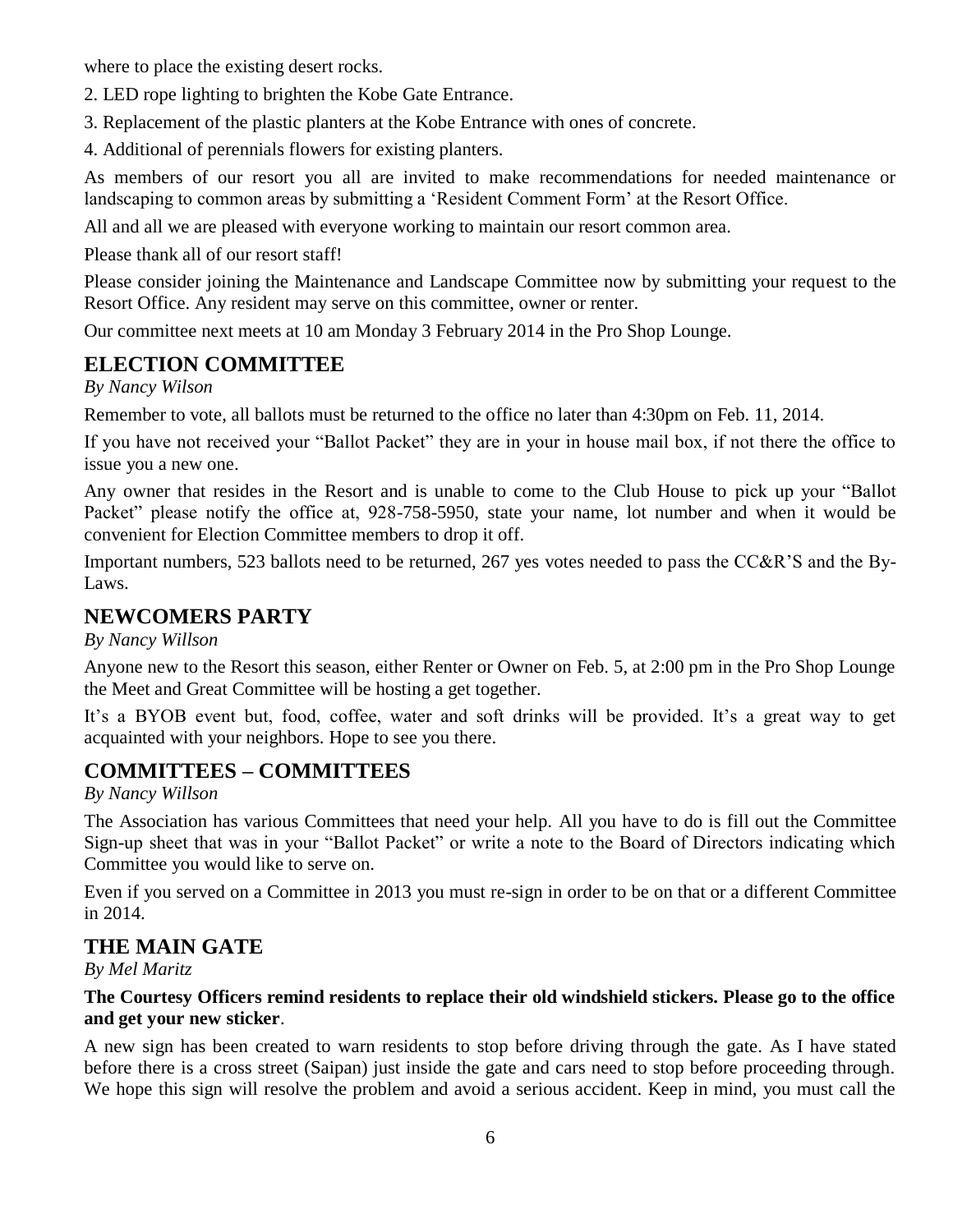gate for a pass if you have guests or family coming. I would like to thank everyone who brought holiday candy and snacks to the gate house. Even if they meant increased waistlines. Have a great new year everyone.

# **PATIO SALE & CRISIS CENTER PICKUP**

*By Delma Turgeon*

Yes, we are going to try something different this spring in regard to the Patio Sale and Crisis Center pickup which fell on different weekends. The suggestion was made that we have them the same day so that you do not have to pack away your "treasures" for another pull out.

The events will both be held on Saturday, March 1st, starting with the Patio sale starting at 8 AM. for park residents and 9 AM for out of the park shoppers. The Patio Sale will end at 1 PM. and shortly after our golf cart volunteers will come by to pickup anything that you would like to dispose of. It should be placed in your driveway. Large items will be picked up at your space.

We hope that this change will assist you in your spring cleaning. Canned goods will be accepted. For more information, please call 704-1620. We thank you for your usual support and participation.

Even if you are not in the Patio Sale, you can donate items to the Crisis Center. Just leave them on your driveway.

# **PRO SHOP COMMITTEE**

*By Ken Dahle*

We had our committee meeting on January 3rd, and decided to keep to our normal 4th Friday of the month barbeque, as there were 5 Friday's last month.

We sold 309 tickets which set a record for this fun event. There were 3 \$87.00 50/50 drawings and another record of 46 people in the putt off. The winners were:

There was \$1,017.81 profit which will all be put in the fund for concreting our cart paths, we have a long way to go, but I know with the generous, hard working residents in our park we will get there. Thanks to all the Pro Shop Committee members for their hard work along with others who helped donate their time, we could not do it without you.

We sold enough calendars to make a very little profit and still have over 200 for sale,

BUY NOW. We still have lots of "Cook Books" available and along with the calendars are available in the Pro Shop and office.

The electricity for the new 30 gallon water heater (replacing the old 10 gallon) has been run along with new breakers for the new cabinets in the Pro Shop Lounge which will stop the breakers from tripping when all plugs are being used.

The Pro Shop Lounge is being used by many residents for different functions and over 3/4ths are for nongolf functions.

Remember, dogs are not allowed on the golf course, whether on a leash or not.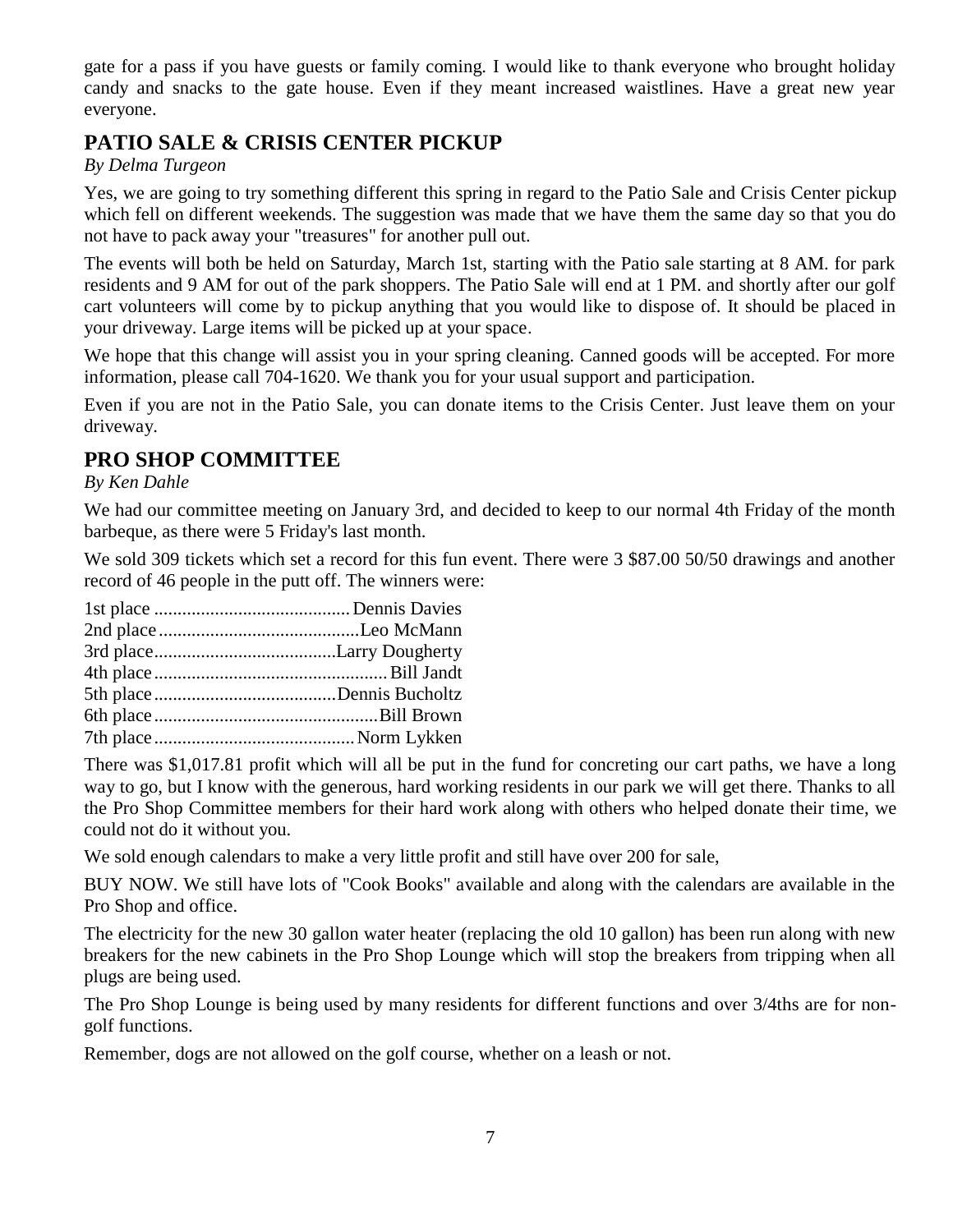# **SAFETY AND SECURITY**

*By Carol Johnson*

The park monitored the one new street light for efficiency and it failed. Being the best we could find, decided not to pursue solar and too costly for AC street lights. If home owners would install AC street lights, what a plus for the park.

We have three issues for the board agenda. One for January and two for February. Attend the board meeting and learn all about it. Sign up in the lobby for the AARP safe driving classes and get 10% of your auto insurance.

Think ahead and be prepared.

#### **SAFETY & SECURITY UPDATE:**

*By Danny Motola*

The following classes need enough signups to happen.

Safe Driving Training - will be given by an AARP Rep.

It's a scary world out there; how safe are you? Learn to spot and avoid danger from others. Sign up for the next class.

Check sign-up sheets for time and date.

Firearms Safety class - March 11 at 3 PM, golf Pro Shop

Learn about (cleaning, new in-home safety and storage ideas). What does it take to get my concealed carry permit and should I do it. Class participants will be able to go to a shooting Range the following day. Instructors: Stan & Sandy Heldt, Clyde Grosz all served over 30 years as Firearm Safety Instructors.

CPR/AED training class - led by Clyde Grosz

Sign up for class, and encourage your neighbors to attend; the life they save may be your own.

Sign-up Sheets are in the clubhouse: classes scheduled for Feb & March. Questions: call Carol 206-719- 4580 SAFETY & SECURITY Chair

Traffic Accidents occur on HWY-95 at an alarming rate. It's a scary world out there; how safe are you?

Sign up for our Safe Driving Class given by local authorities and learn to spot and avoid danger from other drivers.

See sign-up sheets for; SAFE DRIVING CLASS CPR REFRESHER CLASS GUN SAFETY CLASS to be scheduled in February or March.

## **DON'T MISS THE BUS**

#### *By Louis Laughlin*

There is a fun bus trip to Vegas scheduled for February 18th, returning on the  $19<sup>th</sup>$ . We will be going via Primm, with a stop for shopping at the outlet mall. For those who don't want to shop, there are always hotel casino machines with your name on them. Our overnight stay will be at "The D" in the Fremont District. This hotel is a totally remodeled Fitzgeralds. We have reservations to their dinner show, "Marriage Can Be Murder" which is an interactive who dunnit play including a three course dinner. Our trip back includes a stop at Trader Joes for their usual and unusual goodies.

Cost for trip is \$90 per person with double occupancy and \$115 for single occupancy. Add an additional \$55 per person to include the show.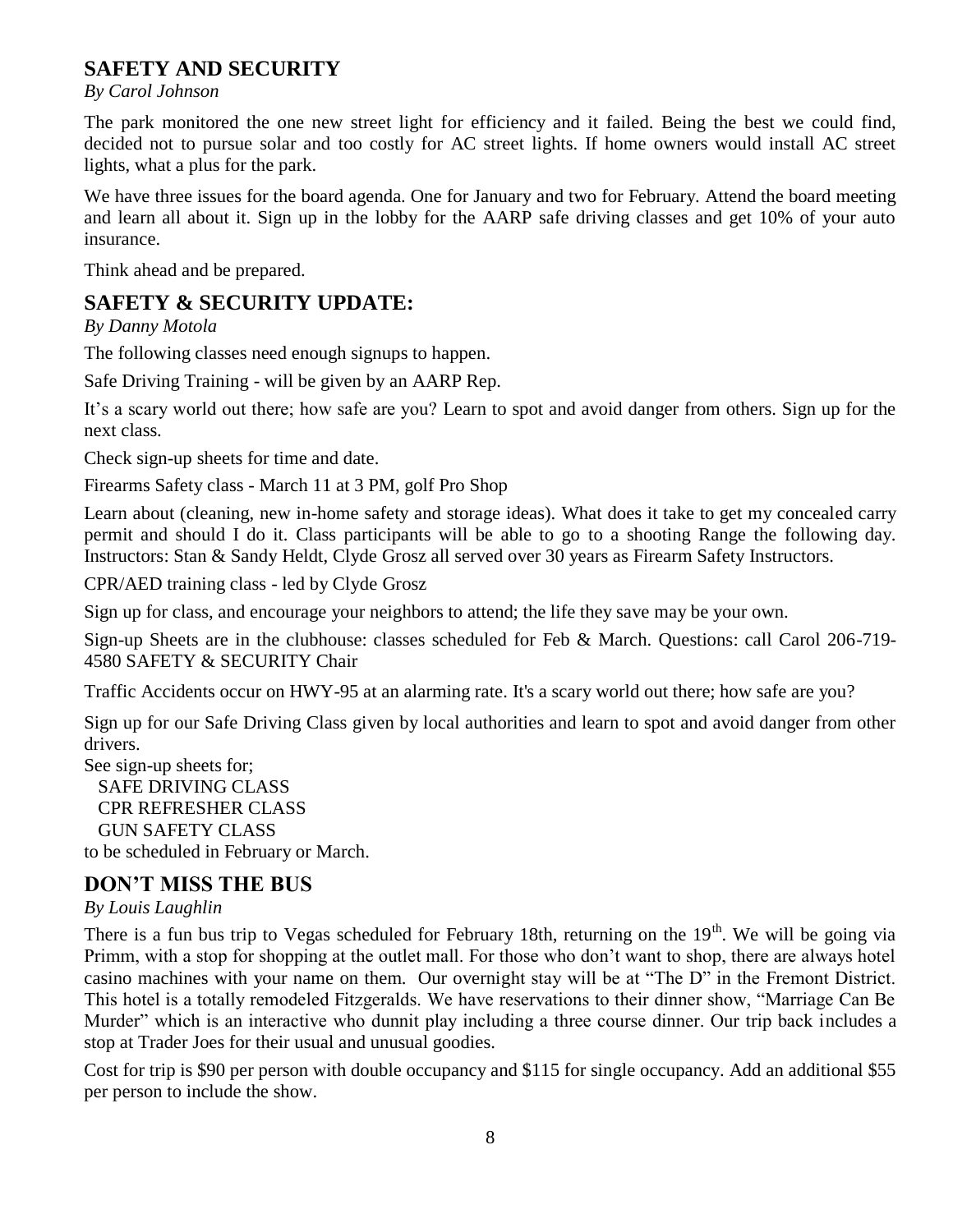The bus leaves the clubhouse parking lot at 10 a.m. Tickets on sale in mailroom or call Louise Laughlin at 219-4477.

# **RACQUET CLUB NEWS**

#### *By Gayle Montgomery*

The Riverview Racquet Club is in full "swing" now. We are busy with tournaments, potlucks, socials and scheduled play. Our club is growing and that means more fun for everyone. This month, February, we will be hosting the annual sweetheart tournaments. You don't necessarily have to have a "sweetheart" to play but teams are composed of 1 woman and 1 man. You may notice a sign near the courts when tournaments are being held, so watch for the sign "Tournament Today", and come watch. Racquet Club members, don't forget to attend the February club meeting, Feb. 19th, 1:00 pm, at the golf course lounge. We will have our regular meeting, finger foods, and defibulator instruction. Mark your calendars.

The tennis courts were busy with a tournament in early January. We had two brackets and thus two sets of winners. The A bracket winners were: Ray Makowichuk and Mel Mintz. The B bracket winners were: Art Engen and John Montgomery. Thank you to Verlin Mintz for putting the tournament together, it was an excellent format.

The pickleball courts also hosted a round robin tournament in January. It was held on January 17th and was only one day. We had 16 participants and members played with different partners in each game. What a terrific format. Thank you, Dennis Clairmont, for putting it together. The winners were: Howard Wilburn and Maria Hartman. Susan Meyer and Shelly Clairmont came in second as a finals team.

A new session of Pickleball lessons will begin on January 29th. They are scheduled for 8 weeks, every Wednesday. The lesson time will be changing to the afternoons at 1:30. If you miss the first lesson, no worries, check in with Dennis Clairmont, he can probably catch you up. Come out and give it a try. This sport is becoming so popular a pickleball league is starting. Play will begin on Fridays, the 1st week of February. The sign-up sheet is at the pickleball bulletin board, outside the courts. We are hoping for a good sign-up with all levels of skill. You DO NOT have to be an experienced player to join the league.

Now for a little tennis information: Tennis advocates have long held that "Tennis is the sport for a lifetime". In fact; a resident of the park said this to me just this week. I had heard that statement years ago but why is that and how can they say that! After all, a lifetime is a very long time. I like to deal in facts and wondered if there was any supporting documentation for that statement. I went to the US Tennis Association [USTA] website and without too much research I found the proof. I will do some paraphrasing and shorten the long list of attributes but the following should motivate any of you out there considering dusting off the tennis racquets to join us on the courts.

1. People who participate in tennis 3 hours per week cut the risk of death in half from any cause, according to a physician who studied over 10,000 people for over 20 years.

2. Tennis players scored higher in vigor, optimism and self-esteem, while scoring lower in depression, anger, confusion, anxiety and tension than other athletes and non-athletes.

S. Connecticut University]

3. Tennis requires alertness and tactical thinking; it may generate new connections between nerves in the brain and thus promote a lifetime of continuing development of the brain. [University of Illinois],

4. Competitive tennis burns more calories than aerobics, in-line skating, or cycling, according to studies on caloric expenditures.

This was an abbreviated list from the website [website address*:<www.usta.com/improve-your-game>*. Is it any wonder that scientists and physicians around the world view tennis as the most healthful activity in which you can participate? Yes, there are many other sports which provide healthful activity. I don't want to start a debate on which sport is better than another. Tennis, however, has the supporting documentation as one that develops enormous benefits physically, mentally and emotionally. It's not too late to begin to take advantage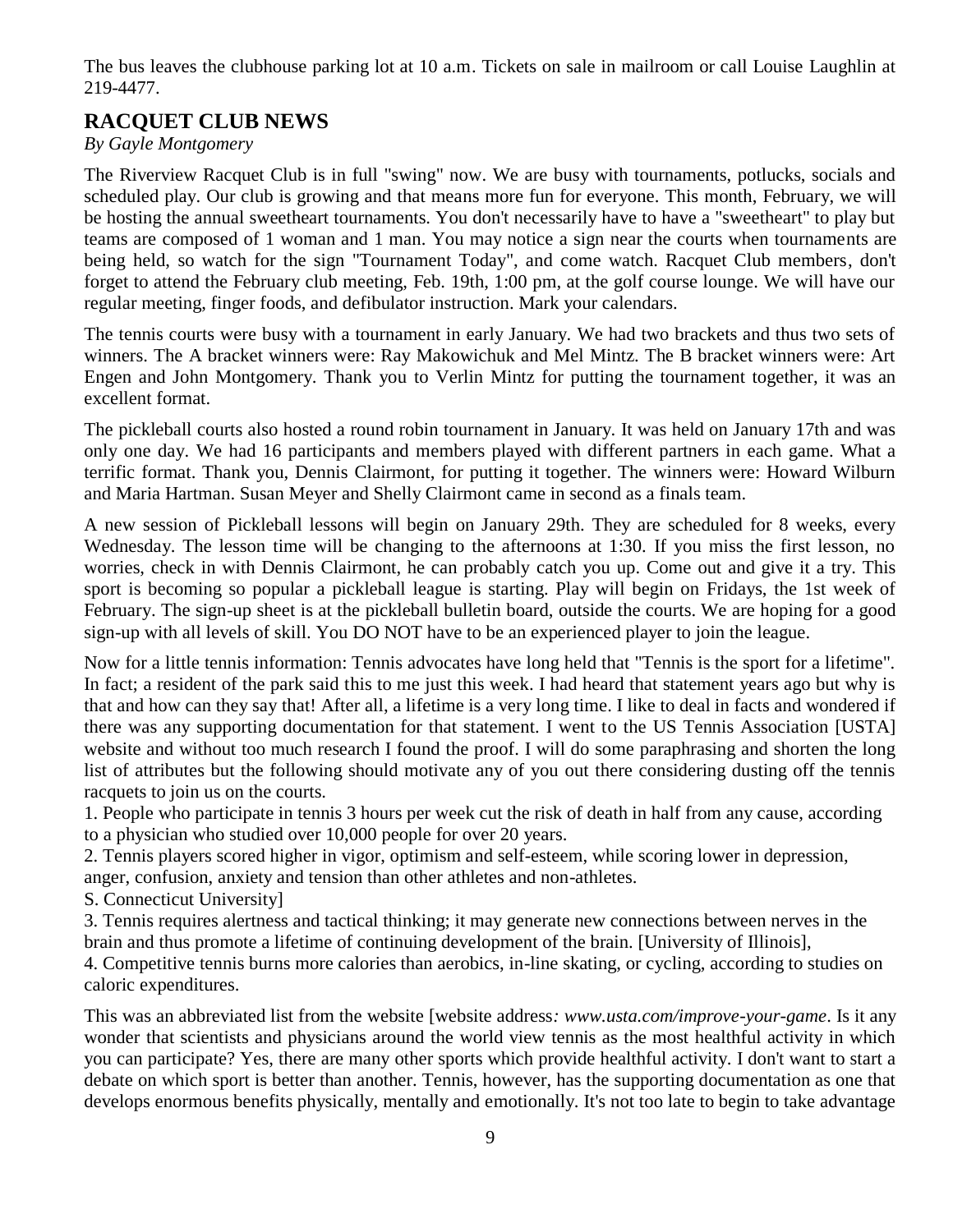of the courts here at Riverview and at the same time start enjoying the associated health benefits for a LIFETIME. Tennis truly is the sport for a Lifetime! It's been proven.

# **HORSESHOES**

#### *By Paul Lange*

The nicer weather brought out more entrants for this tournament. Twenty-six showed up from Lake Havasu. Bullhead City and Riverview.

Jim Hawley of Lake Havasu was 1st; Walt Ducey also of Lake Havasu was 2nd, with Butch Gordley of Riverview in 3rd place. A two way tie for 4th place between Paul Lange of Riverview and Tom Aguirre of Bullhead City.

The next tournament is scheduled for Saturday, February 8th at 10:00 AM.

# **BARRANCA CLEANUP**

Help us out with this adventure on February  $7<sup>th</sup>$ . We will meet at the Tennis parking at 10 a.m.

## **BOWLING**

*By Art Engen*

Much has changed this month in the scores now that everybody is back and teams are once again at full strength. It's nice to have everyone back again.

1st place team is "Whatever", and the 2<sup>nd</sup> place team is the "Alley Cats"

High series handicap for the men is Leo McMann with Marilyn Nelson for the women.

High scratch game is Thom Nieson for the men and Keril Nieson for the women.

High series handicap for team goes to "Alley Cats" and high series scratch to "Rowdy Bunch". High game handicap goes to "Pin Busters" and high game scratch to "Whatever".

I would like to wish a good recovery to Lavern King and June Jackson. They had to quit because of health issues and will be missed, Prayers for you ladies.

If you have bowled in the past, or would like to try, please call one of the officers.

*Art Engen 928-758-8030 Mel Maritz 928-704-6649 Carol Sanders 509-220-2250*

## **SIMULATED STAIN GLASS**

*By Pat Asbury*

Our February class will consist of two Simulated Stained Glass pieces.

The day and time; Thursdays  $-2:30 - 4:30$  in the Craft Room.

Come join in the fun. This is a project that I have done for a couple of seasons and have had requests to continue. So here goes! This is easy to do. You do not need to know how to draw or paint. I have a good supply of patterns to copy. I also provide the acrylic paints, some brushes and special paper. (The special paper will cost you fifty cents)

Please arrive early to get a seat. Class size is limited.

You will need to bring: Glass from an 8x10 frame – Glue (Elmers School) large size. – Large Black Permanent Marker – Fifty cents for special paper. Please bring what you have as far as brushes and paints.

# **TUESDAY TEXAS HOLDEM**

*By Chuck Watson*

A Tournament style Texas Holdem game will be held in the Multi Purpose Room at 1 p.m. on Tuesdays.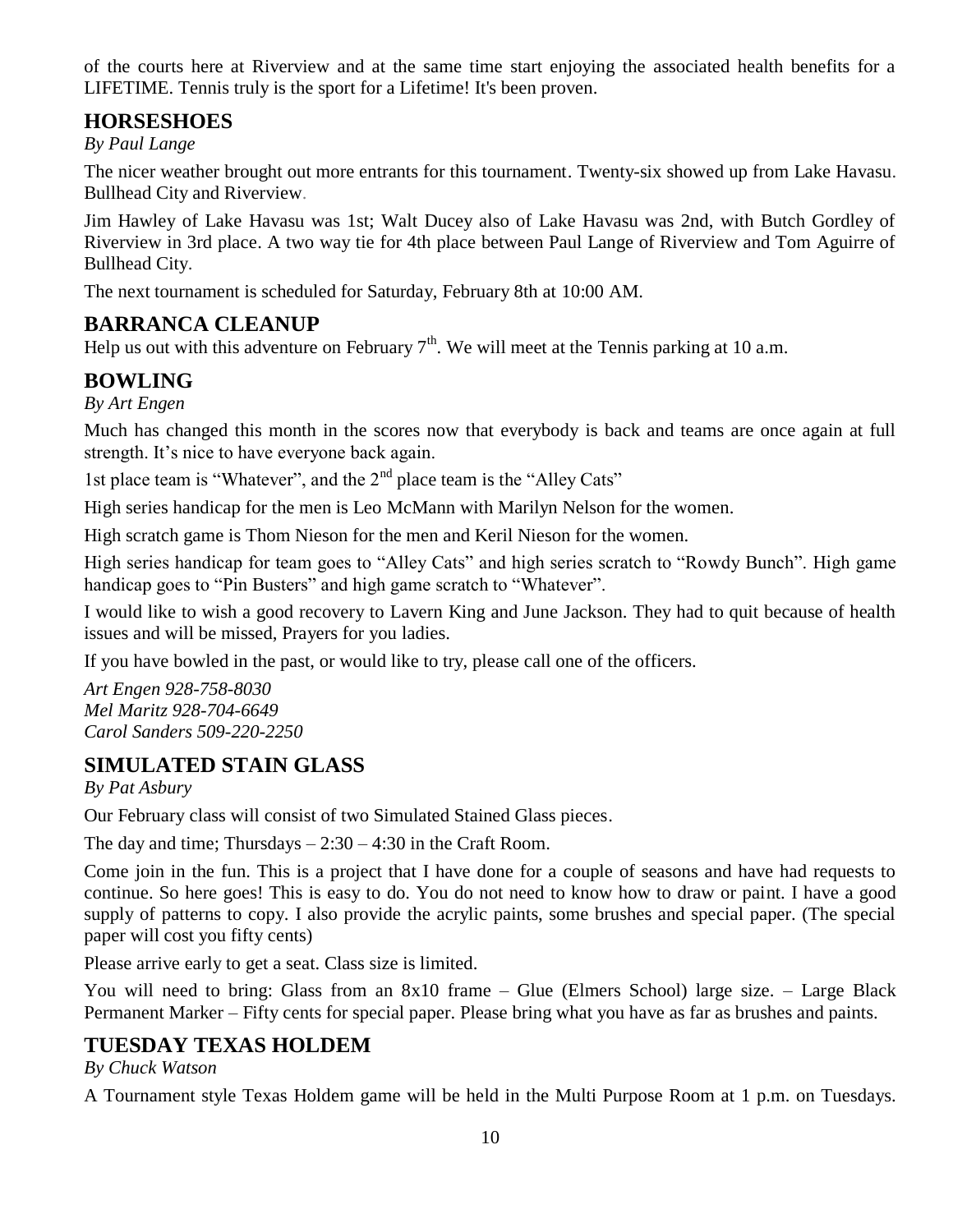The Buy-in will be \$5.00 with an additional \$5.00 re buy or top-up.

# **OIL AND ACRYLIC PAINTING**

#### *By Thom Niesen, Lot 346*

To all of you aspiring Rembrandts: come join us and paint with oil or acrylic on Tuesday afternoons starting at 1:00 PM. in the Craft Room. Here is the good news, you don't have to be an accomplished artist to join our group and have fun creating your first masterpiece. A majority of those who have joined us have never painted before, and they all do wonderful things. You will be surprised to find that painting isn't magic and is easier than you think. We encourage first timers as well as those with experience. And best of all, you can start on any Tuesday and come as often or as your schedule permits because you choose your subject and paint at your own speed. What we do is provide you with encouragement, support, and as much instruction as you desire, but give you the freedom to explore your own style and talent as you choose. If you have painted before, or think you might like to give it a try, drop by any Tuesday and talk to us, we are a friendly bunch. The door is always open.

# **QUILTING**

#### *By Nancy Latham*

Quilting meets every Friday morning, 9 a.m. to 11:30 a.m.in the craft room.

The ladies have been working on their Walk About quilts. We are in all stages with this quilt. Come join us with your project or you can join in on the current project.

We have sewing machines available to use so bring your own or use the ones here.

In February we will be sharing some stash busting ideas.

Several residents of this park are also members of the Colorado River Quilt Guild. The guild is having a quilt show February 14<sup>th</sup> and 15th, 9-5 at the Chamber of Commerce Building in Bullhead City. There is more information on the bulletin board in the Craft room. Come see what the quilters have been doing.

Also there is a new fabric shop opening the middle of February in Mohave Valley. Watch the paper for the opening.

Any questions just contact me, Nancy Latham, 704 9238 in Lot 193. See you on Friday.

# **WOOD CARVING CLASS**

We had a nice turnout for the wood carving class. It is not too late to join us! Roger Rivers is very talented, and willing to assist you in getting started. Ron Rauch has been promoted and is happy in his new supervisory position.

# **Friends of Sobriety**

Every Wednesday Night at 6 pm. at the Golf Course Lounge Carol or Sandy 206-719-4580 or 949-922-0379

# **CALLING ALL COOTS!**

#### *By Les Grosz*

The 2nd Annual Coot 9 Hole Golf Scramble will be held on Sunday, March 9. This is a cart path fund raiser and promises to be a hoot, with golf, coot races, flagstick trivia, door prizes and more. Sign up begins Feb. 9th in the pro shop. Space is limited to the first 90 golfers. Golf & Dinner is \$15. Dinner only is \$5. The dinner will be pork loin, bake potatoes and salad. The Coot races will be on the pond after dinner. Watch for the posters or call the pro shop for more details.

## **RIVERVIEW MENS CHORUS**

*By Mike Peterson*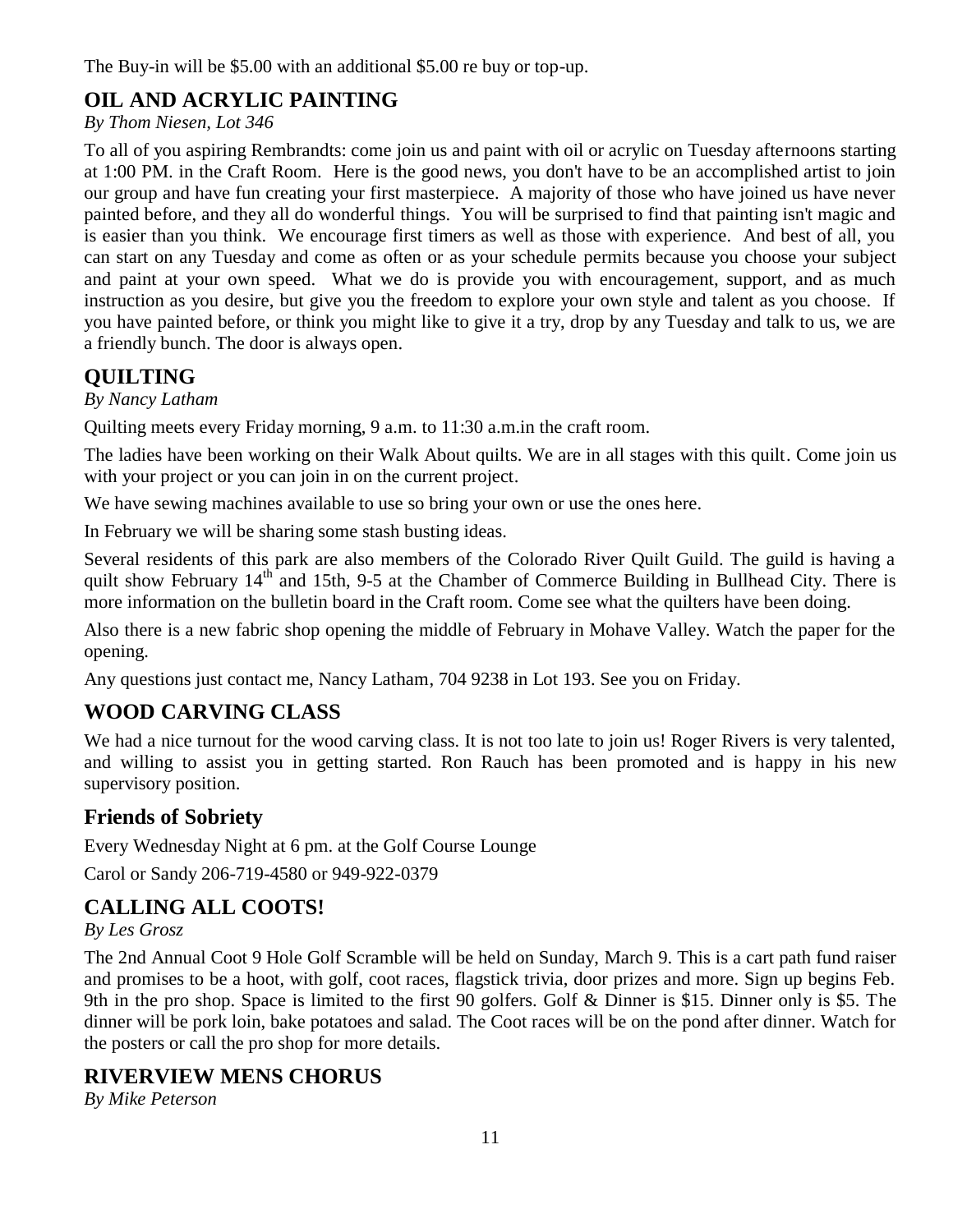We meet every Tuesday and Thursday and are in dire need of some more voices. We have a good time and it is a satisfying experience. It is not necessary to read music if can remember a tune.

Some of our songs are; Wild Irish Rose, Old Mill Stream, Coney Island Babe and other favorites.

# **VIRGIL'S WEDDING!**

You are invited to Virgil's Wedding February 25, at 5:30 p.m. It is a hosted dinner theater. Tickets are \$12.00 with reserved seating. A handicapped seating area is available. Bring your own refreshments. Tickets are on sale Tuesdays and Thursdays from 1 p.m. to 3p.m. in the shuffleboard room. If you have questions call Stan or Sandy at 952-657-2169.

# **A NEIL DIAMOND TRIBUTE**

On March 3<sup>rd</sup>, From Branson, Missouri, Riverview will present a Neil Diamond Tribute featuring Keith Allyn. Tickets are \$10 (open seating) with the doors opening at 2:15 p.m. and the performance at 3 p.m.

## **MUSIC FOR FUN**

*By Will and Jill*

We had our first couple of music gatherings and fun was had by all!

All types of music was played and created by many great musicians, some even unknown or heard of ever before! Rock and roll to country to oldies but goodies.

There even is a new percussion section, so you never know what you may hear?

This event is for invited musician and guests, hosted by Will and Jill Lot #4 (541) 999-0788

Next dates are February  $4<sup>th</sup>$  and  $18<sup>th</sup>$ , March  $18<sup>th</sup>$ , April  $1<sup>st</sup>$  (April Fool's Day) and the  $15<sup>th</sup>$  (Tax Day),

Tuesdays at the Golf Lounge from 2 to 5p.m.

## **THE DIAMONDS CONCERT**

#### *By Harold Kirpach*

On Sunday evening December  $22<sup>nd</sup>$ , approximately 60 to 70 of our resort's members attended the 1950's musical group "The Diamonds" who presented their Christmas program at the Riverside Casino. It was a wonderful evening with good fellowship; great seating and The Diamonds provided a wonderful show. Because we were able to obtain group ticket pricing, collectively we saved over \$600.00 off the regular price.

Jerry Owings and Harvey Mayer worked hard to put this event together so if you see them out and about please thank them for their efforts. Because of the large response we received for this event we are considering other out of the resort activities possibly on a once a month basis. If you would be interested in helping us accomplish other events please contact Jerry Owings, Harvey Mayer or myself.

## **NEWS FROM THE GOLF COURSE**

#### *By Doreen Hansen*

January was a great month for the golf course! Business was brisk, scrambles were full, leagues ran smoothly, and we brought in more outside play that the past year. We absolutely appreciate everything our volunteers do to help us out at the Pro Shop and on the course. We are so grateful for the time and commitment you give!

To our golfers – we thank you for your consideration in calling for tee times! It is so helpful to us when we need to get so many golfers out to enjoy our course and their game! It is especially helpful during the next few months as more and more people have found us! Also, please remember to check in and sign in at the desk each time you golf. Thanks!

We have seen an increase in new residents, owners and renters, who golf and the number of outside players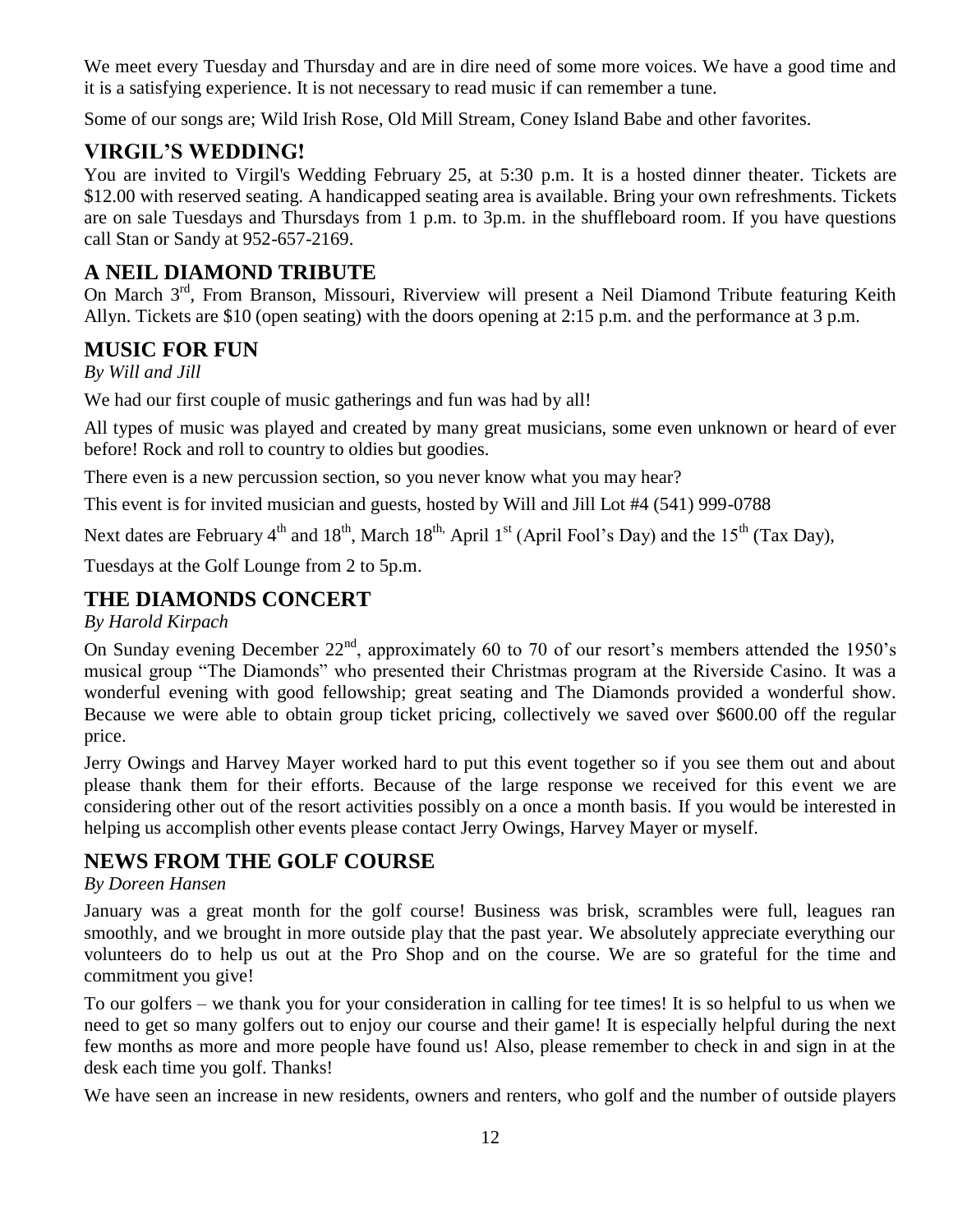has increased as well. We appreciate our resident golfers helping our outside players feel welcome on our course.

As is true on all public courses, sometimes it is necessary to pair us with people we don't know. This gives us the perfect opportunity to show them how friendly and accommodating we are! How wonderful that we can ask strangers to join us while we enjoy our favorite pastime. Pairing up with new people also allows us to have more people play, which, of course, increases our revenue.

Holes in one for the season (so far):

| Congrats! (7 holes in one - 5 were by women!) |  |
|-----------------------------------------------|--|

The 2nd annual Coot Shoot is scheduled for Sunday, March 9. We had tons of fun last year and are so looking forward to this year! As soon as we have all the information in place, you'll be able to start signing up! Keep checking with us.

Welcome to Cyle, our new golf course maintenance employee! We know you will be a great asset to our staff!

It's not too late to buy a 2014 calendar! These make great gifts for family and friends! We still have cookbooks and 8x10 photos available for sale as well!

We realize the course is a beautiful place to take a walk, and convenient to cut across; however, please DO NOT walk on, or cut across, the course from dawn to dusk – FOR YOUR SAFETY – as you never know where an errant ball may come from. Also, **Dog Owners – Please Do Not Walk Or Allow Your Dog On The Golf Course.** Thank you for your consideration!

## **RIVERVIEW LADY SWINGERS**

*By Sally Barrow* Jan. 7 – Game of the Day: Throw Out Two Worst Holes 1<sup>st</sup>: Anita Fiset: 23 2<sup>nd</sup> – Tie: Gloria Corbert, Norma Hansen, Sally Soby, & Julia Vanfossan: 23 3 rd – Tie: Sandy Heidt & Kathy Olson: 25 4 th – Tie: Ruth Bengay, June Larson, & Darlene Symes: 26 Long Putt: Darlene Symes KP: Sally Soby Jan. 14 – Game of the Day: Mystery Holes (Nos.  $6 \& 8$ ) 1st: Sally Soby: 22 2 nd – Tie: Anita Fiset and Janet Kerns: 25 3 rd: Elsi Mac and Edna Mokonen: 26 4 th – Tie: Gloria Cobert, Betty Sedgwick, Burdette Storey, & Ruby Wheeler: 27 5<sup>th</sup>: Norma Hansen and Sandy Heldt: 28 Long Putt: Darlene Symes KP: Ruby Wheeler Jan. 21 – Game of the Day: Count only Odd Holes 1<sup>st</sup>: Tie: Gloria Corbert, Anita Fiset, Mary Shimon & Ruby Wheeler 18 2 nd: Tie: Paula Folkner, Edna Mokonen, & Phyllis Wilburn 19 3<sup>rd</sup>: Tie: Pat Asbury, Norma Hanson, Sandy Heldt, & Darlene Symes 20 High Scores: Gail Lozier, Sue Pettibone, Elsie Rodney, Judy Shaw, & Nancy Wilson Long Putt: Janet Kerns KP: Paula Folkner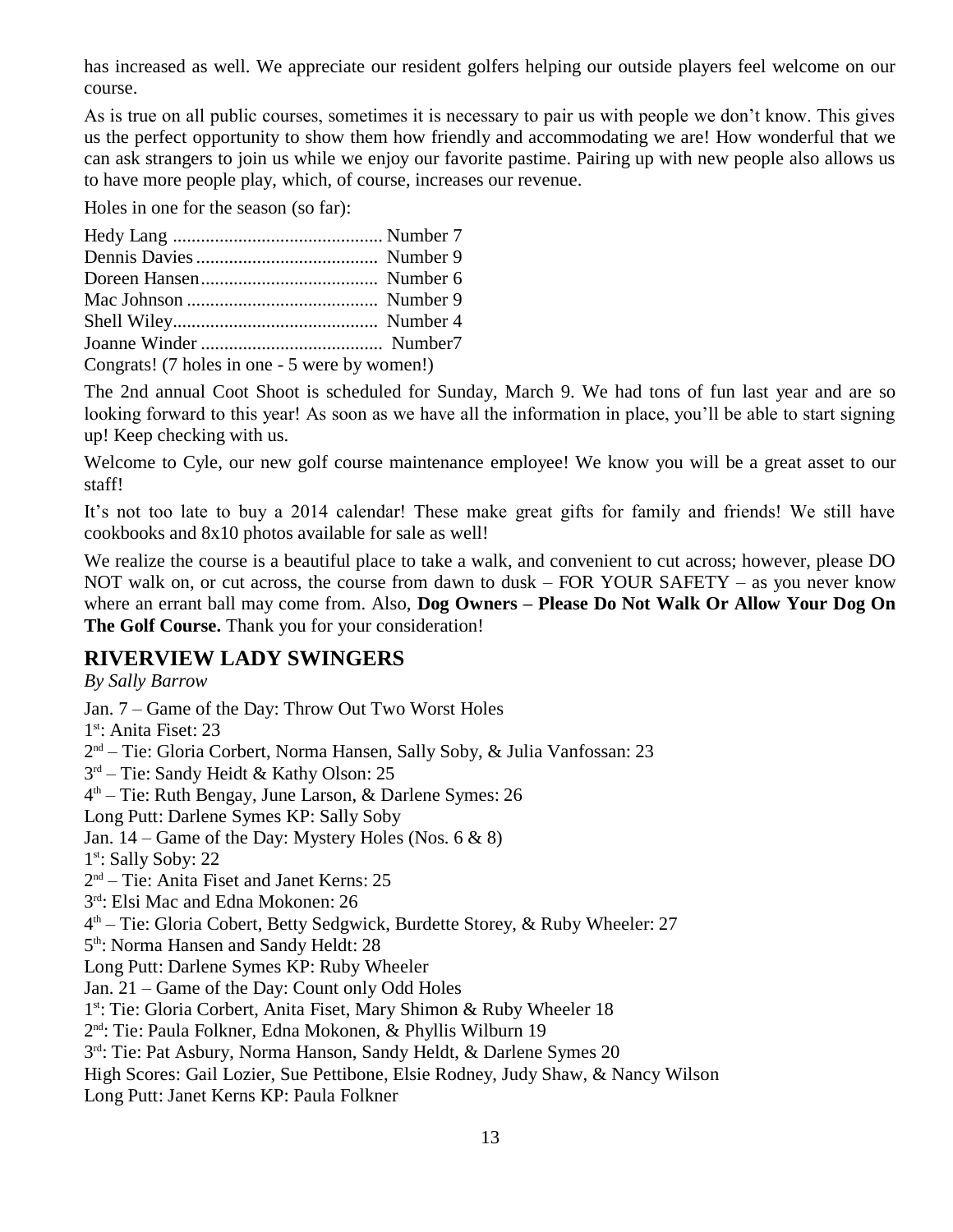Jan. 28: Game of the Day: Reverse 2 bad holes to Par 1<sup>st</sup>: Sally Soby 2 nd: Elsie Rodney 3<sup>rd</sup>: Tie: Anita Fiset & Burdette Storey 4 th: Tie: Ruth Bengay, Doreen Hanson, Elsi Mac, Connie St. Laurent, & Julia Vanfossan 5<sup>th</sup>: Tie: Les Grosz & Paula Folker Long Putt: June Larson KP: Sally Soby

#### **FEBRUARY. EVENTS**

**Feb. 1st** - Happy Hour-Captain - Hamburgers/Chips/Dessert **Feb. 2nd** - Super Bowl Party 3:30 p.m. Arizona time. Kickoff is 4:30 p.m. Open to all **Feb. 8th** - Happy Hour – Strangers Pulled Pork/Coleslaw/Dessert

**Feb. 11th –** Ballots due by 4:30

**Feb. 12th –** Annual Membership Meeting

Feb. 15<sup>th</sup> - Valentines Dance5 p.m. dinner – 6 p.m. - 9:30 p.m. Dance Tickets are \$10 per person with reserved seating. Chicken/potato salad/dinner roll and dessert. If you do not have a ticket contact Linda Sommerville 989-750-5399 as may be available.

**Feb. 20th** - Show and Tell (Talent Show)

Set up 3 p.m., open 4 p.m., Food 5 p.m. Talent Show 6 p.m. - 7 p.m. There will be a sign up sheet at the Club House for those who want to display their crafts/sports or be a part of the Talent Show. Questions please contact Linda Sommerville 989-750-5399

**Feb. 22nd** - Happy Hour – Strangers Italian Night/salad/dessert **Feb. 25th** - Dinner Theater - "Virgils Wedding"

**Coming in March**

**St. Patrick's Dance** - Sunday, March 16th Ticket sales will begin on Tuesday, February  $25<sup>th</sup>$  at 1p.m.; Thursday, February  $27<sup>th</sup>$  at 1p.m.in the mailroom hallway. Cost is \$12.00 per person March 1st – Patio Sale 9 a.m. – 1 p.m.

## **Third Annual Golf Club Championship**

*By Chuck Vanfossan*

Two day tournament March 26th, & 28th. (Wed. & Fri.) \$12 entry fee Men & Women divisions Shotgun start at 8 a.m. **Format**

27 hole Individual stroke play flighted by the First Day Score

On the first day you can play with your own foursome, for 9 holes, and then you will be flighted by your score for Friday's play for 18 holes. Both days scores will be used for your total tournament score.

We anticipate 5 to 6 Flights in Men Division & 3 Flights of Women. Each flight will have 8 to 10 players. Eighty four percent of entry fee will be paid out. Four places in each Flight will be paid. You will be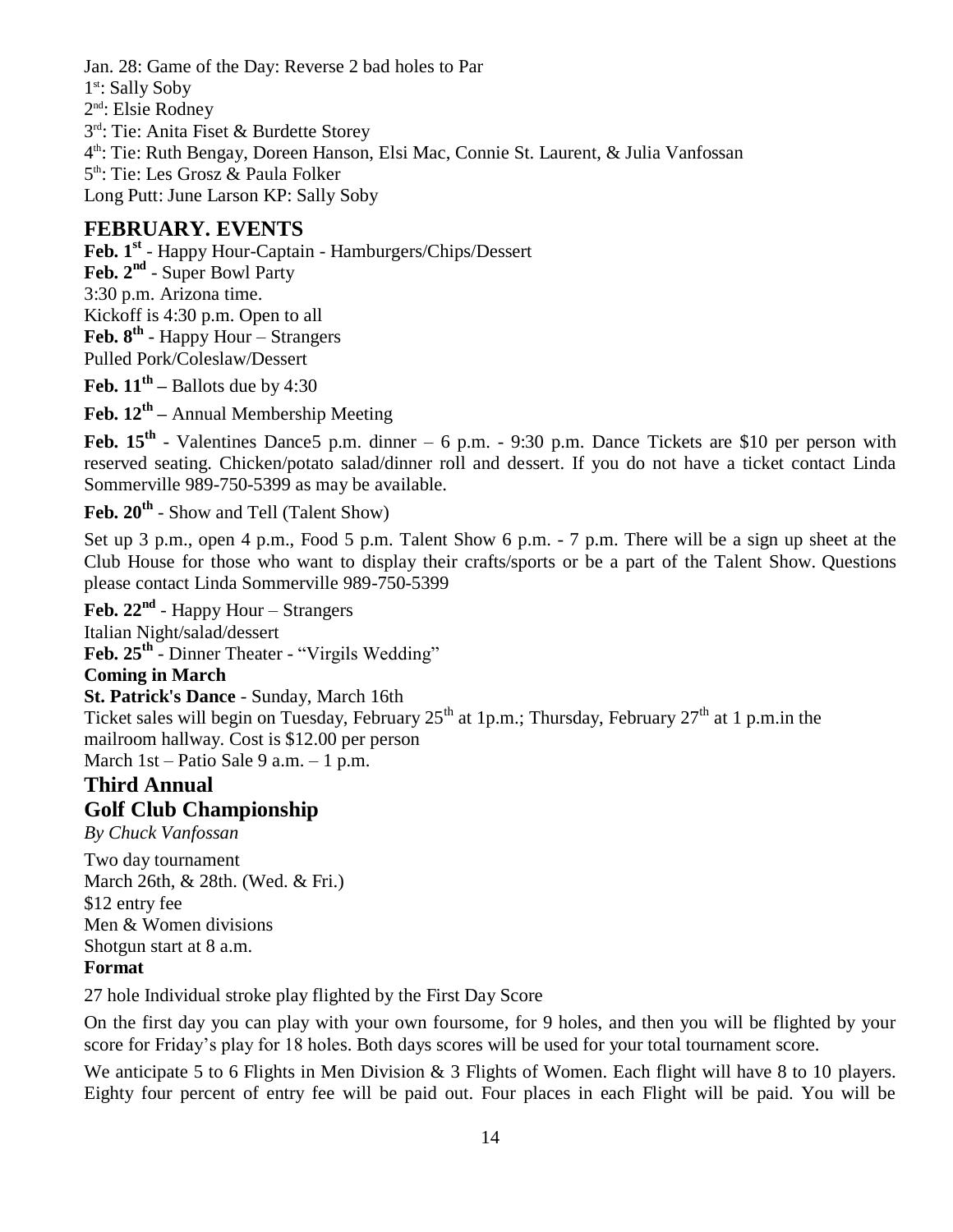competing with only the players in your flight.

This is a CLUB Championship, which is an annual event and you must be a member of "The Golf Club."A Signup sheet will be available the week of March 10th 2014 in the Pro Shop. Deadline for sign up is March 23rd.

Everyone is encouraged to participate; this will be a fun event for all skill levels.

There will not be a Men's Day the last week of March!!

# **MARCH ACTIVITIES**

*By Hazel Jess*

St. Patrick's Dance - Sunday, March 16th

Ticket sales will begin on Tuesday, February  $25<sup>th</sup>$  at 1p.m.; Thursday, February  $27<sup>th</sup>$  at 1p.m.in the mailroom hallway. Cost is \$12.00 per person.

 $H$ ADDV HOUDS;

| ПALL I ПUUN), |                                                    |
|---------------|----------------------------------------------------|
|               | March 1 <sup>st</sup> Double D - Hamburgers        |
|               | March 8 <sup>th</sup> Strangers - Potato Bar       |
|               |                                                    |
|               |                                                    |
|               | Kid-n-Nick - Corned beef/cabbage, tickets required |
|               | March 22 <sup>nd</sup> Strangers - Sloppy Joes     |
|               | March 29 <sup>th</sup> Chicken Croissant sandwich  |
|               |                                                    |

Get Ready – April Annual Sock Hop – prizes for best outfits, dance contests and more. Plan to dress in your favorite decade.

#### NOT YET APPROVED

#### **BOARD MEETING MINUTES**

*By Leo McMann, Association Secretary*

Tuesday, January 21, 2014

President Ed McKeon called the meeting to order at 09:00 AM.

Present at the meeting: Ed McKeon, Leo McMann, Traci Dahle, Larry Meier, Gene Clipperton, Rich Harris and Terry Oberst.

Jennifer Myers, Administrator.

57 Association members.

#### **Board Update/Comments:**

Leo McMann stated we are having a problem when owners are replacing their Air Conditioner/Heat Pump units. Some of the new AC unit footprints are larger than the unit they are replacing which causes the unit to be on their neighbor's property. This cannot be allowed and the home owner will need to place the new unit on their property and probably re-duct their system or buy a unit that will fit on their property.

#### **Comments to the Board**:

Sharon Kirkeby, Lot 271, expressed a concern with the Texas-Holdem games being held at the Pro Shop Lounge. Ed McKeon said he would look into the problem.

Nancy Willson, Lot 247, reminded everyone to pick up their ballots. If your ballot was mailed to your summer residence it should be returned to Riverview in time – if not see Nancy for a packet. If you are unable to get to the Club House call the office and they will get it delivered. Follow the instructions carefully so your ballot will be valid. Any questions again call the office. Multiple lot owners make sure you return all ballots in separate envelopes. It is crucial that you return all ballots and all ballot sheets. We need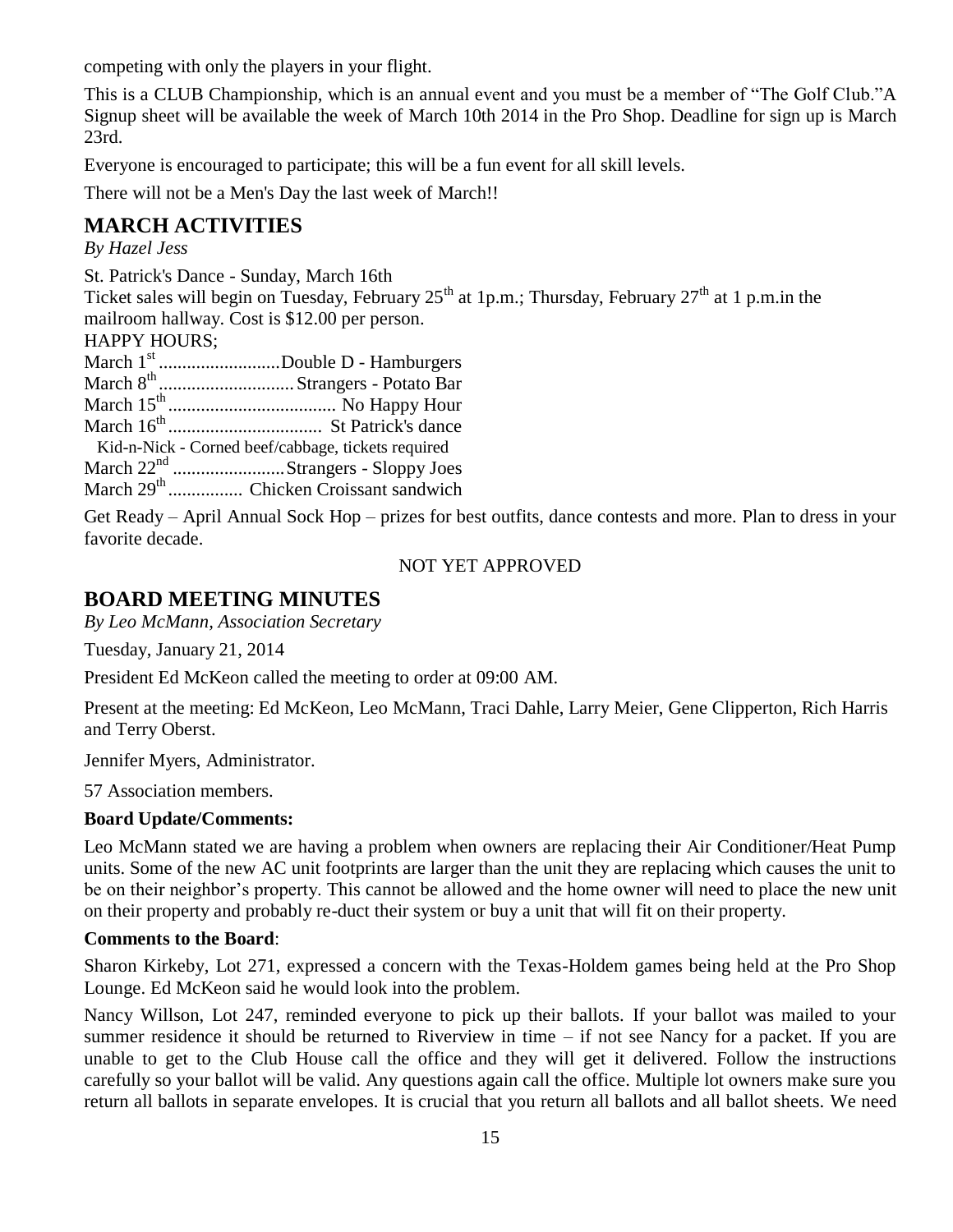a 75% return with a 51% affirmative votes for the CC&R's and By-Laws to be changed. Committees need your help so volunteer for a committee.

Dan Motola, Lot 281, said we need better acoustics in the Grand Room that will control the volume.

Ken Dahle, Lot 413, encouraged everyone to return their ballots. We need 523 ballots returned 267 of them in favor of the CC&R's and By-Law changes. The changes will make us compliant with Arizona Statutes.

He also stated we need to consider advertising in states where the majority of our residents live. This might increase our Property Value.

Gordon Parsons, Lot 347, said he made suggestions to the CC&R's and By-Laws and did not get a response. Ed McKeon said he has a response in his in-house mailbox.

Delma Turgeon, Lot 690, reported on the Patio Sale scheduled for March 1.

Jon Laughlin, Lot 295, we need to add the Canadian Flag to our Grand Room.

Ken Searing, Lot 529, recommended we put a doggy bag dispenser near the dumpster across from the pool.

Carol Johnson, Lot 94, said we need to follow Property Improvement Rule 19.4.

Nancy Willson, Lot 247, said we will begin work on all the other Governing Documents once it is determined if the CC&R's and By-Laws pass during our annual election.

Gerry Hartman, Lot 547, suggested we have an electronic billboard at the Main Gate entrance that would provide timely information/news to incoming personnel.

Elaine Rich, Lot 641, said we need to let renters know what the rules are in the park. Renters use the golf course for a walking path and let their dogs use the common area of the golf course.

#### **Correspondence**:

No correspondence.

#### **Reports**:

Administrator Jennifer Myers' reported:

The "bubble" in the lap pool has been repaired! Thanks to everyone for their patience. I realize that there is never a good time to close the pool area, but for safety reasons, it's something that we had to do.

The decorative bells for the entrance gate building are in the works. This project should be completed within a few weeks.

We have had several reports of the Casablanca gate not working properly with the clickers. We have had the repairman here on 3 different occasions and John has looked into it as well. On each occasion that the repairman was here, everything worked fine. So, we decided it would have to be a process of elimination to find out what the problem is, so we are starting with the least expensive part, which is on order, and we will be going from there. Please be patient and use the front gate if you have a problem getting in the Casablanca gate.

We are aware of the internet issues that some are experiencing. It seems every time they change their style of modems, there are problems. If you are having problems, notify the office.

Please clean up after your pet. There have been several reports that waste is being left behind either in the pet areas or on the roads and sidewalks. Waste bags are available in the pet areas. Also, there have been reports of people leaving their cigarette butts on the roads and sidewalks. Please pick these up and take them with you and put them in the proper receptacles.

Thank you for your cooperation in these matters.

Treasurer Report ending November, 2013:

HOA Income.......................................\$118,839.32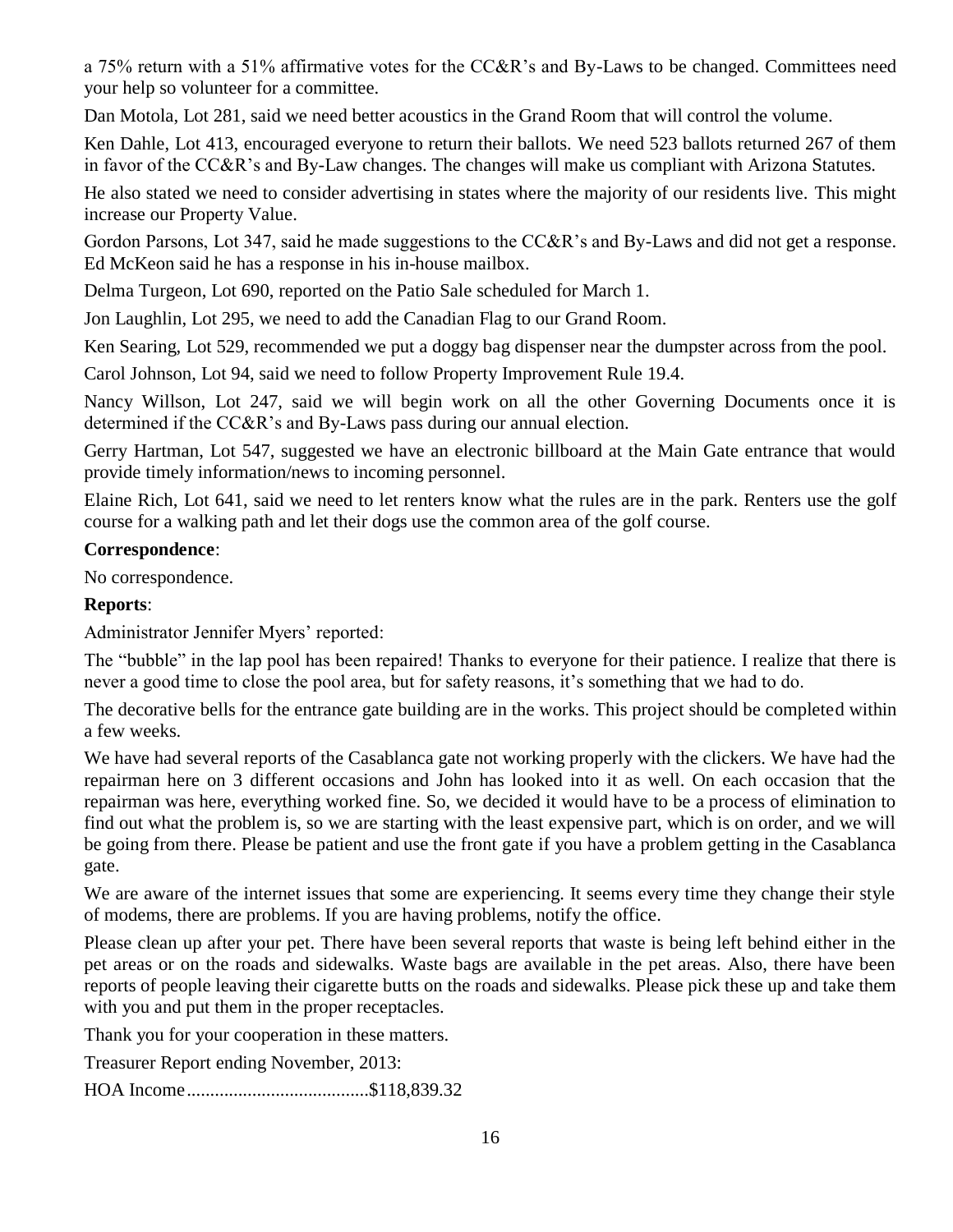| RV Storage Income\$1,119.00   |  |
|-------------------------------|--|
| Golf Course Income\$19,697.85 |  |
|                               |  |

Dean Willson, Lot 247, read the minutes of the Maintenance and Landscape meeting. Copies available for viewing at the front desk.

Ken Dahle, Lot 413, reported for the Pro Shop committee they have recommended raising #5 Tee Box; working on plans for the concrete cart path; re-wiring in the Pro Shop that will allow for a new larger water heater; donating 40 calendars for the Bullhead City Chamber of Commerce meeting; January 3rd BBQ had 225 attendees; next BBQ scheduled for February 28th.

Ken Dahle, Lot 413, reported the Infrastructure Committee is working on solar panel designs for individual lots and looking at the feasibility of having a moveable telescoping cover for the large pool.

Carol Johnson, Lot 94, reported for Safety and Security, the solar street light project did not work; encouraged people to take the AARP safe driving class; we need to standardize our stop signs.

#### **Approval of the Agenda**:

Rich Harris moved to approve the Agenda, seconded by Gene Clipperton. The motion passed unanimously.

#### **Approval of the Consent Agenda**:

The consent agenda included the Approval of the following:

December 10, 2013 Regular Board Meeting minutes

Agenda Item 14.01.09 – Add Meg Taylor, Lot 361, to Election Committee and Janice Thomsen, Lot 181, to the Maintenance and Landscape Committee.

Gene Clipperton moved and Larry Meier seconded the motion to approve the consent agenda as presented. The motion passed unanimously.

#### **Unfinished Business**:

None.

#### **New Business**:

Agenda Item 14.01.01. Gene Clipperton moved and Terry Oberst seconded, to approve changing the 'North' parking lot of the clubhouse to one (1) way entry and one (1) way exit, the same as the 'West' parking lot. Motion passed unanimously

Agenda Item 14.01.02. Gene Clipperton moved and Traci Dahle seconded, to approve adding 2 new stop signs on Kobe, one (1) South bound in front of lot 97 and one (1) North bound in front of lot 547. It was suggested we do not install the sign rather install 'speed humps' not 'bumps'. It was decided to proceed with the signs and look at 'speed humps' if the signs do not solve the problem. Motion passed unanimously.

Agenda Item 14.01.03. Traci Dahle moved and Rich Harris seconded, to approve adding  $\frac{1}{4}$  inch matching decorator rock in and outside the pet exercise area on Tangier and Casablanca. Larry Meier moved and Rich Harris seconded to amend the motion to install rock on the outside and artificial grass on the inside, not to exceed \$2,000. Both motions passed unanimously.

Agenda Item 14.01.04. Leo McMann moved and Terry Oberst seconded, to approve purchase of a bingo console and flashboard, not to exceed \$8,500. Gene Clipperton moved and Rich Harris seconded, to table. Table motion passed unanimously. Need further research on bids.

Agenda Item 14.01.05. Terry Oberst moved and Gene Clipperton seconded, to approve landscaping on the Golf Course near hole #3 on the hillside. Cost not to exceed \$5,000. During the discussion the question of a single bidder and does the bid include the retaining wall as pictured. Motion failed with Gene Clipperton,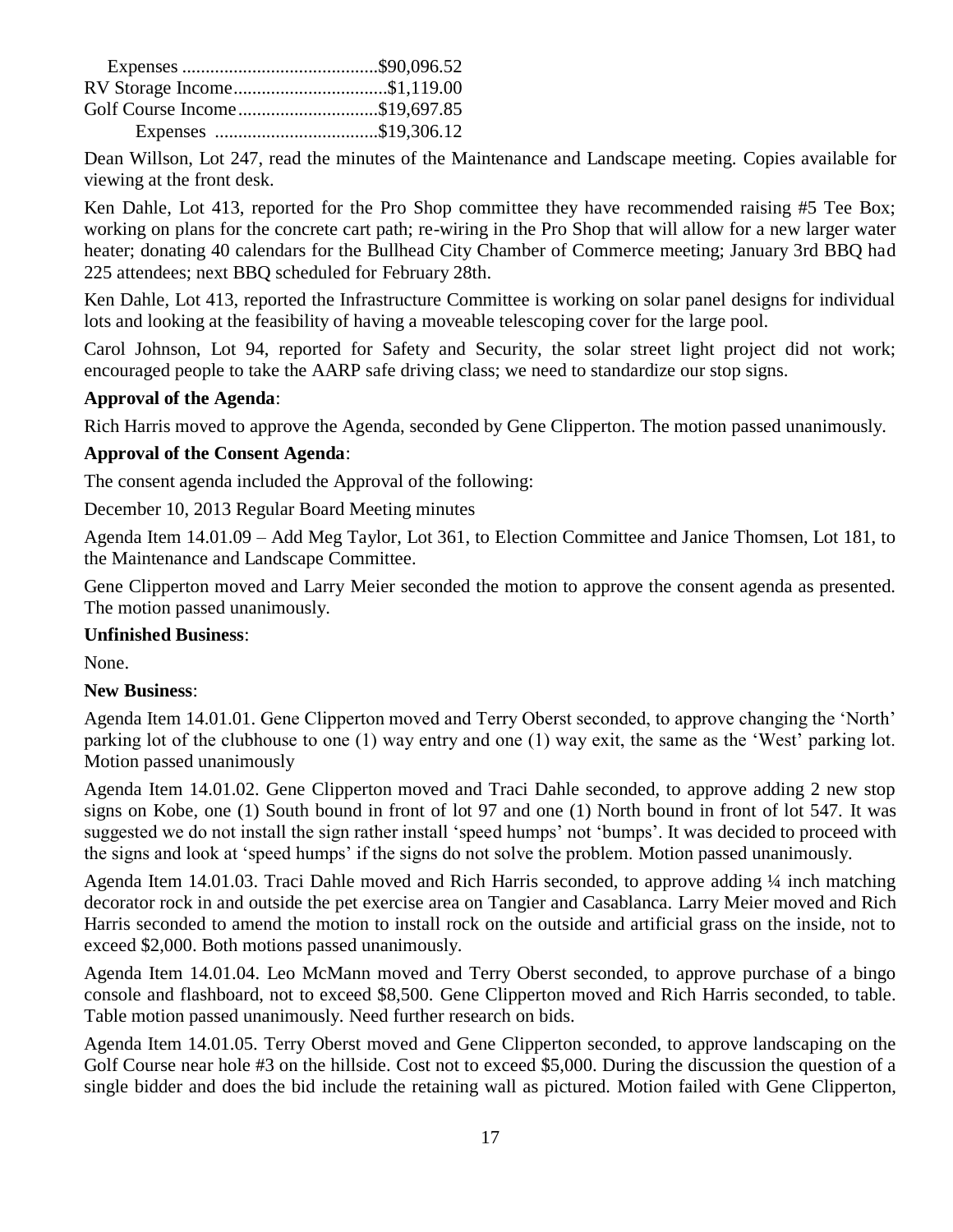Traci Dahle and Terry Oberst in favor.

Agenda Item 14.01.06. Leo McMann moved and Larry Meier seconded, to approve the removal of the grass and install landscape rock on the south side of the clubhouse, not to exceed \$1,000. Motion passed with Traci Dahle, Larry Meier and Rich Harris opposing.

Agenda Item 14.01.07. Leo McMann moved and Terry Oberst seconded, to approve the purchase of one (1) Utility Vehicle for Maintenance Staff (not to exceed \$10,000) and sell the 'blue mule' on Craigslist. Motion passed unanimously.

Agenda Item 14.01.08. Leo McMann moved and Gene Clipperton seconded, to approve the purchase of 2 golf carts to replace 2 current carts, cost not to exceed \$7,000. Motion passed unanimously.

Agenda Item 14.01.10. Leo McMann moved and Gene Clipperton seconded, to approve addition of Rule 4.6 to the Property Improvement Rules. Rule would read: '4.6 Any new construction of Awnings, Decks, Arizona Rooms on lots intended for RV's or Travel Trailers shall provide a 12' x 40' area inside the setbacks for the placement of their current or future RV or Travel Trailer.' Motion passed unanimously.

Agenda Item 14.01.11. Ed McKeon moved and Gene Clipperton seconded, to approve the proposed 2014 Holiday Schedule. Holidays for 2014/5 are Memorial Day; Independence Day; Labor Day; Thanksgiving Day and Day after Thanksgiving (Friday); Christmas Eve Day/Christmas Day/Day after Christmas (Friday); New Years Eve Day and New Years (2015). Motion passed unanimously.

#### **Director's Comments**:

Ed McKeon and Gene Clipperton thanked Rich Harris for his past service on the Board.

Traci Dahle thanked everyone for their open comments to the board.

#### **Executive Session**:

President Ed McKeon moved the board into Executive Session at 10:41 AM for employment issues.

#### **Adjournment**:

Larry Meier moved and Gene Clipperton seconded, to adjourn the meeting at 12:32 PM. The meeting was adjourned.

# **HOA & RV STORAGE INCOME & EXPENSE - CASH FLOW STATEMENT**

*Report by: Traci Dahle, Treasurer for Period 12/1/2013 to 12/31/2013*

|                                                          | <b>Month End</b> | <b>Current Year</b> | <b>Budget Year</b> | <b>Variance</b> |
|----------------------------------------------------------|------------------|---------------------|--------------------|-----------------|
|                                                          | December 2013    | to Date             | to Date            | with Budget     |
| <b>INCOME</b>                                            |                  |                     |                    |                 |
| <b>Member Assessments</b>                                | \$103,678.75     | \$1,245,733.93      | \$1,244,145.00     | \$1,588.93      |
| <b>Banking &amp; Investment Interest</b>                 | \$18.77          | \$280.62            | \$320.00           | $(\$39.38)$     |
| <b>Service Fees &amp; Misc. Revenue</b>                  | \$8,017.74       | \$77,788.48         | \$62,250.00        | \$15,538.48     |
| <b>TOTAL GROSS INCOME</b>                                | \$111,715.26     | \$1,323,803.03      | \$1,306,715.00     | \$17,088.03     |
| <b>OPERATING EXPENSES</b>                                |                  |                     |                    |                 |
| <b>Personnel Expenses</b>                                | \$50,421.56      | \$404,427.06        | \$389,670.00       | \$14,757.06     |
| <b>Utilities</b>                                         | \$79,398.79      | \$580,688.42        | \$544,000.00       | \$36,688.42     |
| <b>Grounds Care</b>                                      | \$1,569.95       | \$26,411.56         | \$44,000.00        | $(\$17,588.44)$ |
| <b>Facility Maintenance</b>                              | \$6,569.38       | \$57,674.02         | \$58,700.00        | (\$1,025.98)    |
| <b>Recreation Supplies/Maintenance</b>                   | \$1,765.74       | \$16,364.11         | \$19,000.00        | $(\$2,635.89)$  |
| <b>New Assets/Projects</b>                               | \$0.00           | \$53,625.79         | \$53,400.00        | \$225.79        |
| Administration                                           | \$7,956.60       | \$70,849.25         | \$81,750.00        | $(\$10,900.75)$ |
| <b>Member Programs</b>                                   | \$0.00           | \$1,189.38          | \$1,200.00         | (\$10.62)       |
| <b>TOTAL OPERATING EXPENSE</b>                           | \$147,682.02     | \$1,211,229.59      | \$1,191,720.00     | \$19,509.59     |
| <b>NET GAIN or (LOSS)</b>                                | $(\$35,966.76)$  | \$112,573.44        | \$114,995.00       | $(\$2,421.56)$  |
| <b>DESEDVE INCOME &amp; EXPENSE CASH EI OW STATEMENT</b> |                  |                     |                    |                 |

**RESERVE INCOME & EXPENSE CASH FLOW STATEMENT**